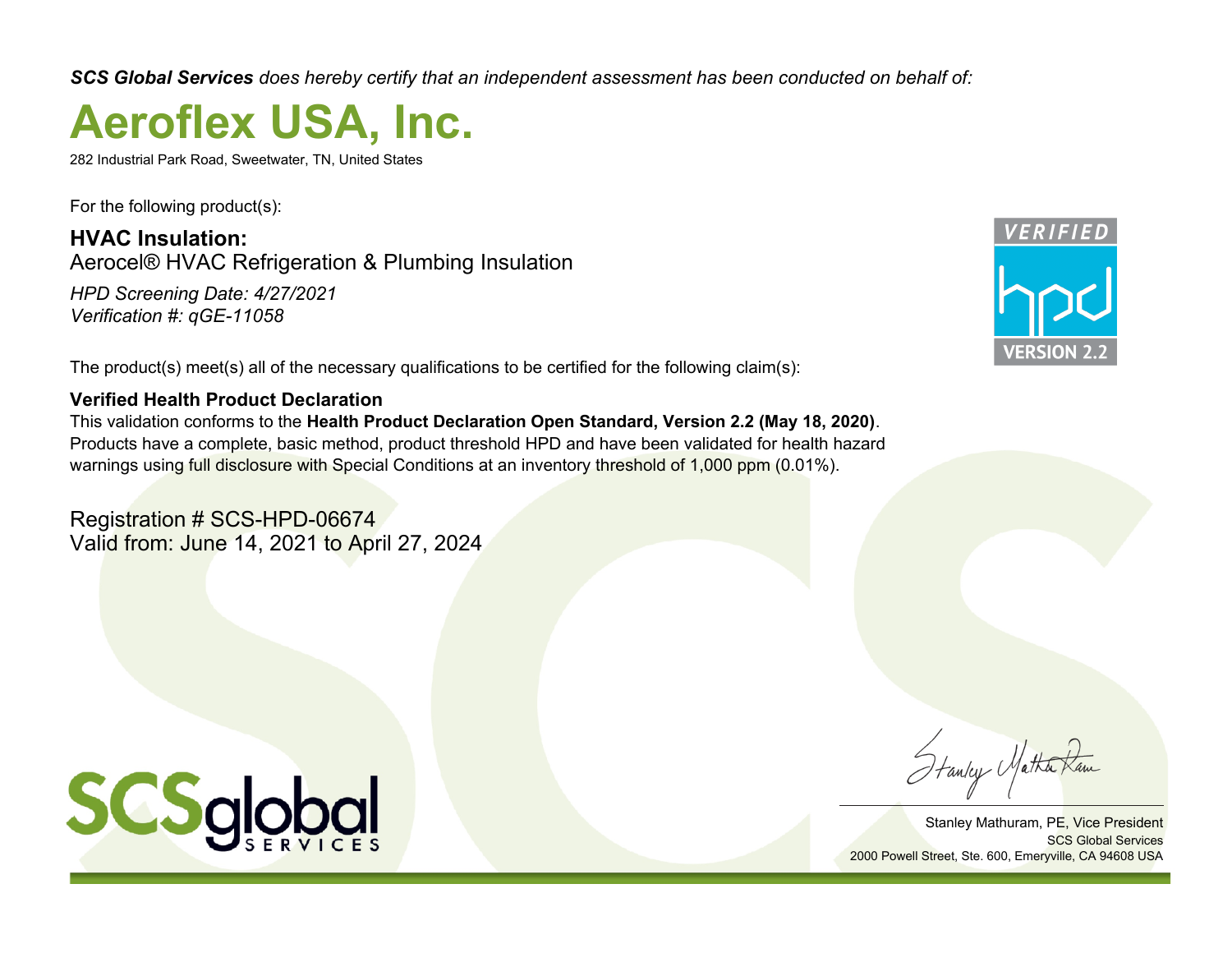# **Aerocel® HVAC Refrigeration & Plumbing Insulation by Aeroflex USA**

# **HPD UNIQUE IDENTIFIER:** 25091

**CLASSIFICATION:** 23 07 19 HVAC Piping Insulation

**PRODUCT DESCRIPTION:** Aerocel® EPDM closed cell flexible elastomeric foam insulation is available in unslit tubes, Stay-Seal with Protape (Aerocel®-SSPT™) "factory-split" tubes, standard sheets/rolls, sheets/rolls with a factory-applied PSA back and AeroFit™ pipe fitting covers. Applicable CSI sections: 220716, 220719, 230713, 230716, 230719 and 233113.

# **CONTENT INVENTORY**

- Inventory Reporting Format
- Nested Materials Method
- **G** Basic Method
- Threshold Disclosed Per
- Material
- ⊙ Product
- Threshold level  $\degree$  100 ppm 1,000 ppm C Per GHS SDS O Other
- Residuals/Impurities C Considered Partially Considered Not Considered **Explanation(s) provided for Residuals/Impurities?** © Yes ∩ No

# **Section 1: Summary Basic Method / Product Threshold**

| All Substances Above the Threshold Indicated Are:<br>Characterized | ∩ Yes Ex/SC ⊙ Yes ∩ No                                   |  |  |  |  |  |
|--------------------------------------------------------------------|----------------------------------------------------------|--|--|--|--|--|
| % weight and role provided for all substances.                     |                                                          |  |  |  |  |  |
| Screened                                                           | ○ Yes Ex/SC ⊙ Yes ○ No                                   |  |  |  |  |  |
|                                                                    | All substances screened using Priority Hazard Lists with |  |  |  |  |  |
| results disclosed.                                                 |                                                          |  |  |  |  |  |
| <b>Identified</b>                                                  | ∩ Yes Ex/SC ∩ Yes ∩ No                                   |  |  |  |  |  |
| One or more substances not disclosed by Name                       |                                                          |  |  |  |  |  |
|                                                                    | (Specific or Generic) and Identifier and/ or one or more |  |  |  |  |  |
| Special Condition did not follow quidance.                         |                                                          |  |  |  |  |  |

# **CONTENT IN DESCENDING ORDER OF QUANTITY**

Summary of product contents and results from screening individual chemical substances against HPD Priority Hazard Lists and the GreenScreen for Safer Chemicals®. The HPD does not assess whether using or handling this product will expose individuals to its chemical substances or any health risk. Refer to Section 2 for further details.

# **MATERIAL** | **SUBSTANCE** | *RESIDUAL OR IMPURITY* GREENSCREEN SCORE | HAZARD TYPE

**AEROCEL® HVAC REFRIGERATION & PLUMBING INSULATION [ ALUMINUM HYDROXIDE, DRIED** BM-2 **BICYCLO(2.2.1)HEPT-2-ENE, 5- ETHYLIDENE-, POLYMER WITH ETHENE AND 1-PROPENE** LT-UNK **UNDISCLOSED CHEMICAL** LT-UNK | RES **UNDISCLOSED CHEMICAL** LT-1 | CAN | AQU | END | PBT | MUL | DEV **ETHENE, POLYMER WITH 1- PROPENE** LT-UNK **POLYETHYLENE** LT-UNK **1-PENTENE, 4-METHYL-, POLYMER WITH ETHENE** NoGS **UNDISCLOSED CHEMICAL** BM-1 | AQU | END | RES | MUL **UNDISCLOSED CHEMICAL** LT-P1 | AQU | SKI | MUL **FATTY ACIDS, C16-18** LT-UNK **UNDISCLOSED CHEMICAL** LT-P1 **UNDISCLOSED CHEMICAL** LT-UNK **UNDISCLOSED CHEMICAL** LT-UNK | SKI **WATER** BM-4 **UNDISCLOSED CHEMICAL** NoGS **UNDISCLOSED CHEMICAL** LT-P1 | AQU | END | SKI | MUL | EYE | GEN **UNDISCLOSED CHEMICAL** LT-UNK **UNDISCLOSED CHEMICAL** LT-UNK **UNDISCLOSED CHEMICAL** BM-2 | RES **UNDISCLOSED CHEMICAL** LT-1 | CAN | END **UNDISCLOSED CHEMICAL** LT-P1 | END | DEV | EYE | PHY **UNDISCLOSED CHEMICAL** BM-1 | END | SKI | DEV | MUL | MAM |REP | PHY **UNDISCLOSED CHEMICAL** LT-UNK | CAN **UNDISCLOSED CHEMICAL** LT-UNK | EYE | PHY **UNDISCLOSED CHEMICAL** LT-UNK | SKI | CAN **UNDISCLOSED CHEMICAL** LT-UNK | SKI | EYE **CARBON BLACK** BM-1 | CAN **N-HEXANE** BM-1 | END | REP | MUL | SKI | AQU | MAM |PHY **UNDISCLOSED CHEMICAL** BM-1 | CAN **]**

# **VOLATILE ORGANIC COMPOUND (VOC) CONTENT**

VOC Content data is not applicable for this product category.

Number of Greenscreen BM-4/BM3 contents ... 1

Contents highest concern GreenScreen Benchmark or List translator Score ... BM-1

Nanomaterial No

# **INVENTORY AND SCREENING NOTES:**

Aeroflex worked with an HPDC Approved Preparer to confirm that all intentionally added ingredients, residuals and impurities were considered under the preparation of this HPD. This was accomplished by obtaining full formulation disclosure, including residuals and impurities, down to the 1,000 ppm threshold. Due to the proprietary nature of the information, the name and CAS number for certain chemicals have been redacted.

**CERTIFICATIONS AND COMPLIANCE** *See Section 3 for additional listings.*

VOC emissions: UL/GreenGuard Gold Certified

# **CONSISTENCY WITH OTHER PROGRAMS**

Pre-checked for LEED v4 Material Ingredients Option 1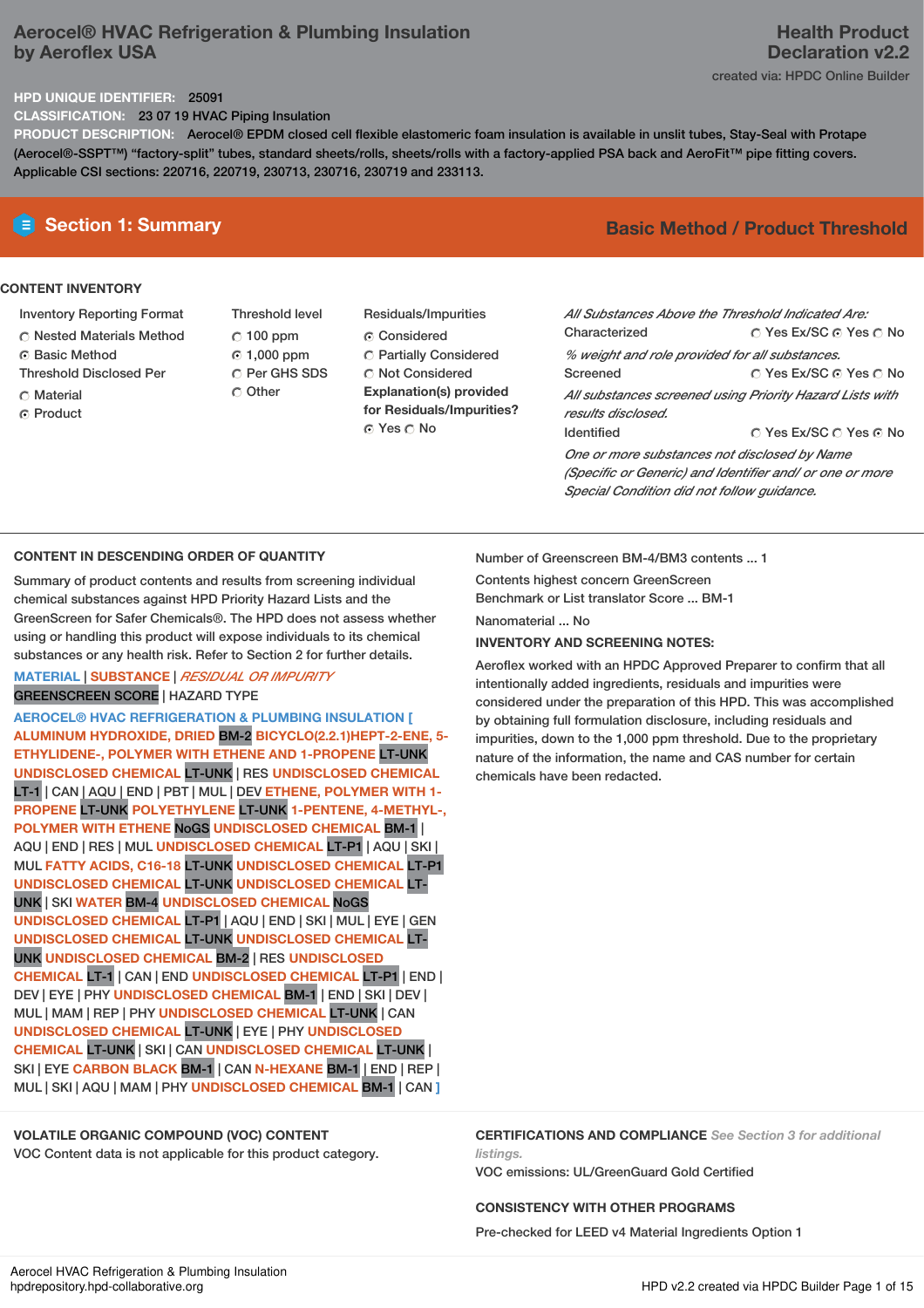Third Party Verified?

Yes O<sub>No</sub>

PREPARER: ToxServices LLC PREPARER: ToxServices LLC<br>VERIFIER: SCS Global Services<br>VERIFICATION #: qGE-11058 VERIFICATION #: qGE-11058

SCREENING DATE: 2021-04-27 PUBLISHED DATE: 2021-06-14 EXPIRY DATE: 2024-04-27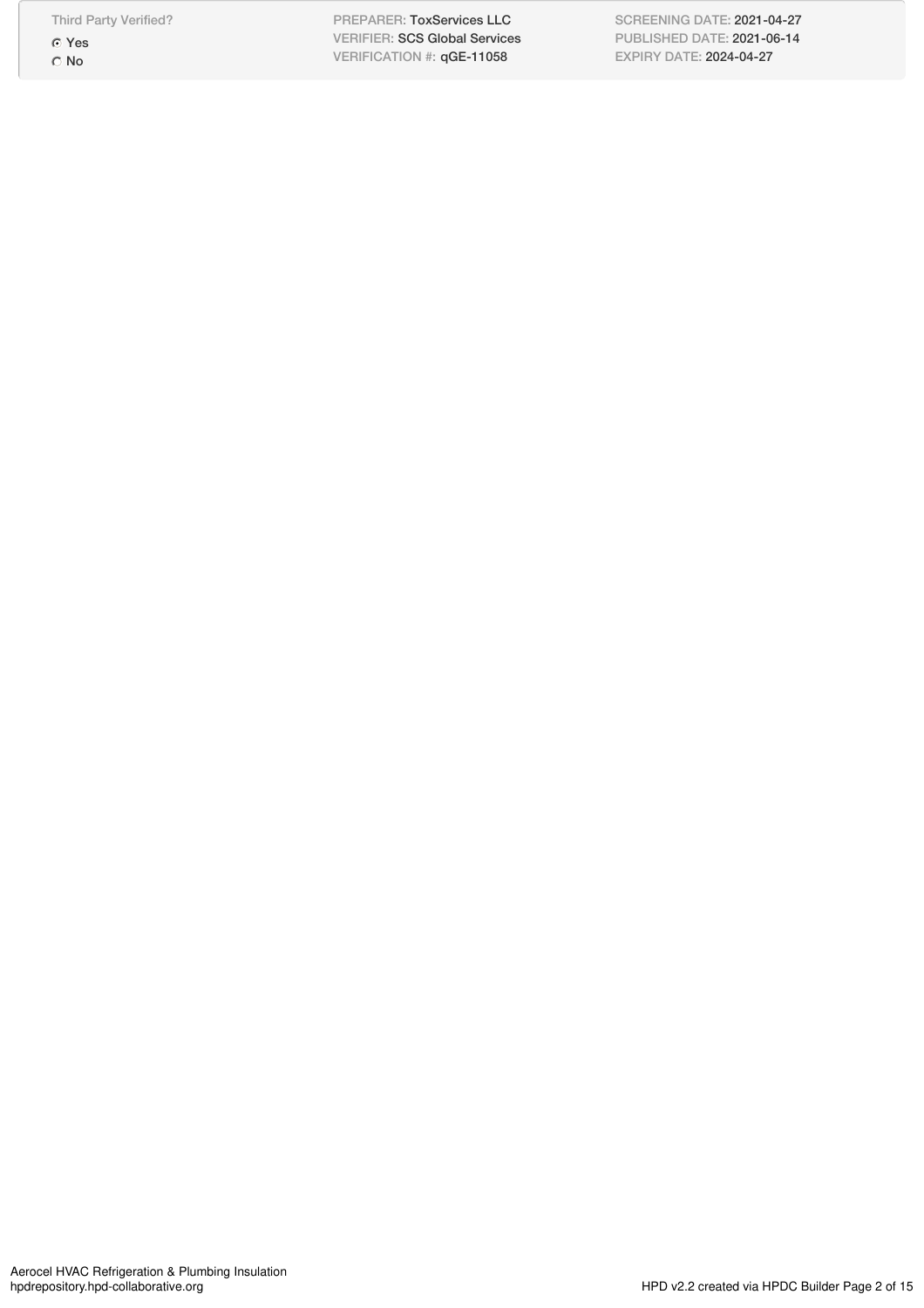This section lists contents in a product based on specific threshold(s) and reports detailed health information including hazards. This HPD uses the *inventory method indicated above, which is one of three possible methods:*

- *Basic Inventory method with Product-level threshold.*
- *Nested Material Inventory method with Product-level threshold*
- *Nested Material Inventory method with individual Material-level thresholds*

Definitions and requirements for the three inventory methods and requirements for each data field can be found in the HPD Open Standard version *2.2, available on the HPDC website at: www.hpd-collaborative.org/hpd-2-2-standard*

# **AEROCEL® HVAC REFRIGERATION & PLUMBING INSULATION** PRODUCT THRESHOLD: 1000 ppm  $\overline{R}$  residuals and impurities considered: Yes RESIDUALS AND IMPURITIES NOTES: Aeroflex worked with an HPDC Approved Preparer to confirm that all residuals and impurities were considered under the preparation of this HPD. This was accomplished by obtaining full formulation disclosure, including residuals and impurities, down to the 1,000 ppm threshold. OTHER PRODUCT NOTES: Aerocel® is available in the following formulas: AC (standard), REF™ (refrigeration), ULR® (0.01 perm-inch). Tube insulation is available in black and white (all 3 formulas); sheet & roll insulation in black only and Aerocel with SaniGuard™. Size range (tubes): ID = 1/4" – 16" IPS, Wall Thickness = 3/8" – 2", (sheets & rolls): 1/8" - 2" thick. **ALUMINUM HYDROXIDE, DRIED** ID: **21645-51-2** HAZARD SCREENING METHOD: **Pharos Chemical and Materials Library** HAZARD SCREENING DATE: **2021-04-27 21:03:16** %: **32.8000 - 39.9600** GS: **BM-2** RC: **None** NANO: **No** SUBSTANCE ROLE: **Structure component** HAZARD TYPE AGENCY AND LIST TITLES WARNINGS None found Now the Priority Hazard Lists Now the Priority Hazard Lists No warnings found on HPD Priority Hazard Lists SUBSTANCE NOTES: The GreenScreen® Benchmark assessment score of BM-2 was provided through the HPD 2.2 Builder Tool. **BICYCLO(2.2.1)HEPT-2-ENE, 5-ETHYLIDENE-, POLYMER WITH ETHENE AND 1-PROPENE** ID: **25038-36-2** HAZARD SCREENING METHOD: **Pharos Chemical and Materials Library** HAZARD SCREENING DATE: **2021-04-27 21:03:17** %: **25.3600 - 42.2600** GS: LT-UNK RC: None NANO: No SUBSTANCE ROLE: Structure component HAZARD TYPE AGENCY AND LIST TITLES WARNINGS None found Now the Priority Hazard Lists Company of the North Company of the North Company of the North Company of North Company of North Company of North Company of the North Company of the North Company of the North Comp SUBSTANCE NOTES: **UNDISCLOSED CHEMICAL** ID: **Undisclosed** HAZARD SCREENING METHOD: **Pharos Chemical and Materials Library** HAZARD SCREENING DATE: **2021-04-27 21:03:17** %: **7.9100 - 9.6200** GS: LT-UNK RC: None NANO: No SUBSTANCE ROLE: Blowing agent HAZARD TYPE AGENCY AND LIST TITLES WARNINGS RES **AOEC - Asthmagens** AOEC - Asthmagens Asthmagen (Rs) - sensitizer-induced RES TEU - GHS (H-Statements) H334 - May cause allergy or asthma symptoms or breathing difficulties if inhaled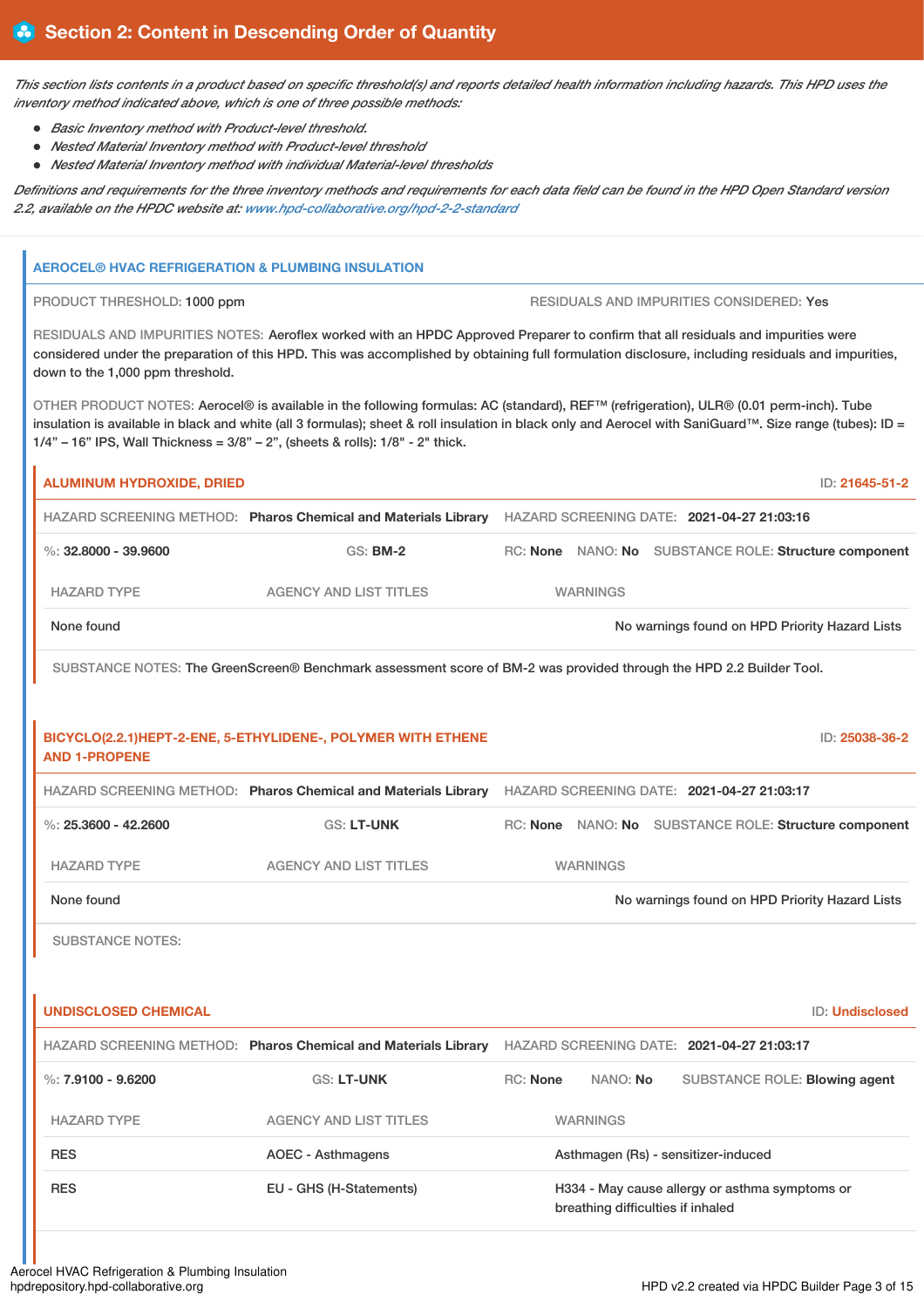SUBSTANCE NOTES: The HPDC Approved Preparer obtained full disclosure down to the 1,000 ppm threshold for the trade name ingredient containing this chemical. Due to the proprietary nature of the information, the name and CAS number for this chemical have been redacted from this substance.

# **UNDISCLOSED CHEMICAL** ID: **Undisclosed**

|                      | HAZARD SCREENING METHOD: Pharos Chemical and Materials Library | HAZARD SCREENING DATE: 2021-04-27 21:03:18                                                                                         |
|----------------------|----------------------------------------------------------------|------------------------------------------------------------------------------------------------------------------------------------|
| %: $4.0000 - 7.4600$ | $GS: LT-1$                                                     | RC: None NANO: No SUBSTANCE ROLE: Structure component                                                                              |
| <b>HAZARD TYPE</b>   | <b>AGENCY AND LIST TITLES</b>                                  | <b>WARNINGS</b>                                                                                                                    |
| CAN                  | <b>MAK</b>                                                     | Carcinogen Group 3B - Evidence of carcinogenic effects<br>but not sufficient for classification                                    |
| <b>AQU</b>           | EU - GHS (H-Statements)                                        | H400 - Very toxic to aquatic life                                                                                                  |
| <b>AQU</b>           | EU - GHS (H-Statements)                                        | H410 - Very toxic to aquatic life with long lasting effects                                                                        |
| <b>END</b>           | <b>TEDX - Potential Endocrine Disruptors</b>                   | <b>Potential Endocrine Disruptor</b>                                                                                               |
| <b>AQU</b>           | US EPA - PPT Chemical Action Plans                             | Highly toxic to aquatic organisms                                                                                                  |
| <b>PBT</b>           | EU - ESIS PBT                                                  | <b>Under PBT evaluation</b>                                                                                                        |
| <b>MUL</b>           | US EPA - PPT Chemical Action Plans                             | TSCA Work Plan chemical - ongoing chemical (risk)<br>assessment                                                                    |
| <b>PBT</b>           | <b>EC - CEPA DSL</b>                                           | Persistent, Bioaccumulative and inherently Toxic (PBiTE)<br>to the Environment (based on aquatic organisms)                        |
| <b>MUL</b>           | German FEA - Substances Hazardous to<br>Waters                 | Class 2 - Hazard to Waters                                                                                                         |
| <b>PBT</b>           | EHP - San Antonio Statement on BFRs &<br><b>CFRs</b>           | Flame retardant substance class of concern for PB&T &<br>long range transport                                                      |
| <b>DEV</b>           | EU - GHS (H-Statements)                                        | H362 - May cause harm to breast-fed children                                                                                       |
| <b>END</b>           | <b>EU - Priority Endocrine Disruptors</b>                      | Category 1 - In vivo evidence of Endocrine Disruption<br>Activity                                                                  |
| <b>DEV</b>           | <b>GHS - Australia</b>                                         | H362 - May cause harm to breast-fed children                                                                                       |
| <b>DEV</b>           | GHS - Korea                                                    | H362 - May cause harm to breast-fed children                                                                                       |
|                      |                                                                | SUBSTANCE NOTES: The HPDC Approved Preparer obtained full disclosure down to the 1,000 ppm threshold for the trade name ingredient |

containing this chemical. Due to the proprietary nature of the information, the name and CAS number for this chemical have been redacted from this substance.

|                         | HAZARD SCREENING METHOD: Pharos Chemical and Materials Library |                 |                 | HAZARD SCREENING DATE: 2021-04-27 21:03:18     |
|-------------------------|----------------------------------------------------------------|-----------------|-----------------|------------------------------------------------|
| %: $1.5700 - 4.2200$    | <b>GS: LT-UNK</b>                                              | RC: <b>None</b> |                 | NANO: No SUBSTANCE ROLE: Structure component   |
| <b>HAZARD TYPE</b>      | <b>AGENCY AND LIST TITLES</b>                                  |                 | <b>WARNINGS</b> |                                                |
| None found              |                                                                |                 |                 | No warnings found on HPD Priority Hazard Lists |
| <b>SUBSTANCE NOTES:</b> |                                                                |                 |                 |                                                |
| <b>POLYETHYLENE</b>     |                                                                |                 |                 | ID: 9002-88-4                                  |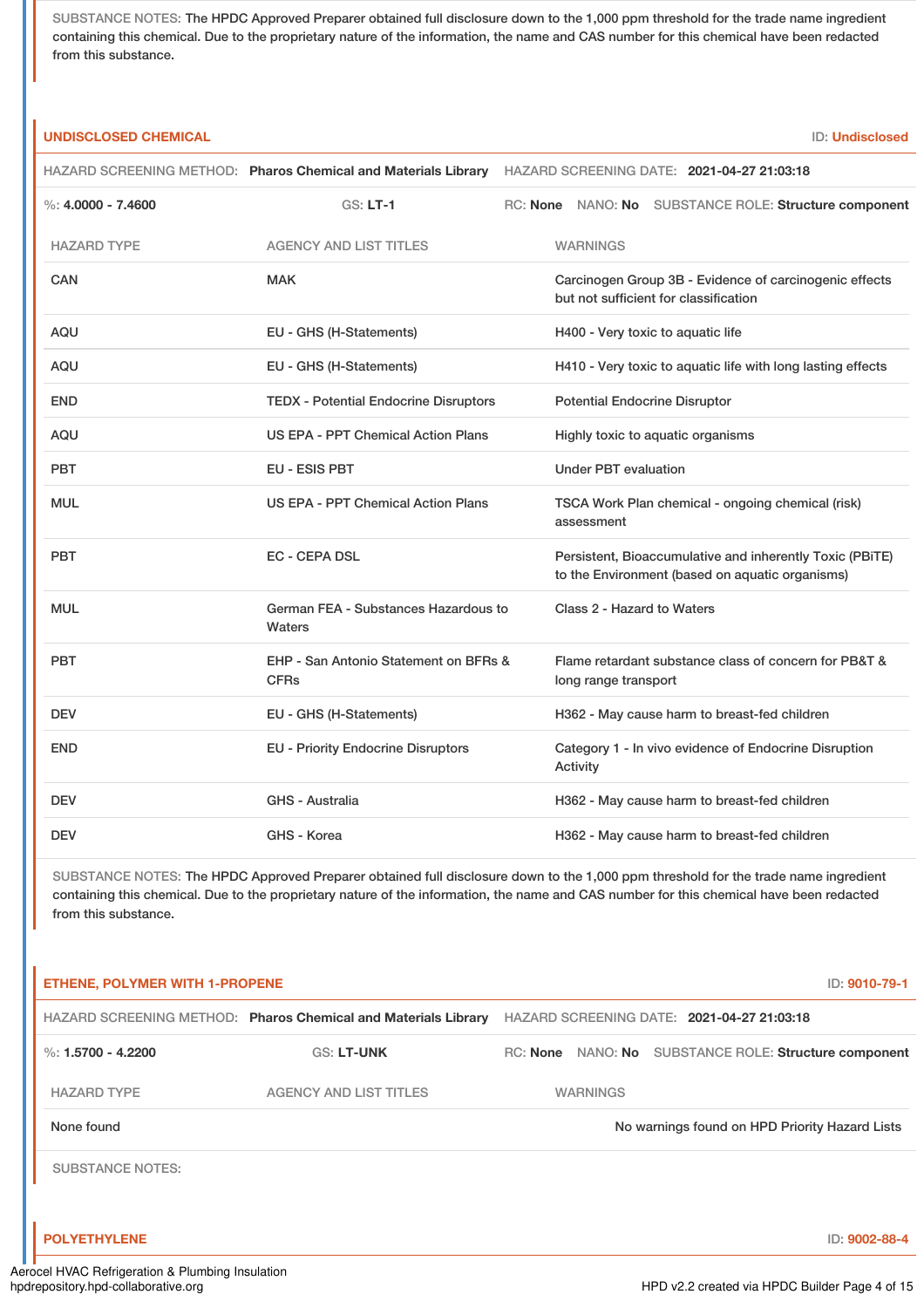|                                                  | HAZARD SCREENING METHOD: Pharos Chemical and Materials Library |                 | HAZARD SCREENING DATE: 2021-04-27 21:03:19 |                                                       |
|--------------------------------------------------|----------------------------------------------------------------|-----------------|--------------------------------------------|-------------------------------------------------------|
| $\%: 1.5700 - 4.2200$                            | <b>GS: LT-UNK</b>                                              |                 |                                            | RC: None NANO: No SUBSTANCE ROLE: Structure component |
| <b>HAZARD TYPE</b>                               | <b>AGENCY AND LIST TITLES</b>                                  | <b>WARNINGS</b> |                                            |                                                       |
| None found                                       |                                                                |                 |                                            | No warnings found on HPD Priority Hazard Lists        |
| <b>SUBSTANCE NOTES:</b>                          |                                                                |                 |                                            |                                                       |
|                                                  |                                                                |                 |                                            |                                                       |
| <b>1-PENTENE, 4-METHYL-, POLYMER WITH ETHENE</b> |                                                                |                 |                                            | ID: 25213-96-1                                        |
|                                                  | HAZARD SCREENING METHOD: Pharos Chemical and Materials Library |                 | HAZARD SCREENING DATE: 2021-04-27 21:03:19 |                                                       |
| $\%: 1.5700 - 4.2200$                            | <b>GS: NoGS</b>                                                |                 |                                            | RC: None NANO: No SUBSTANCE ROLE: Structure component |
| <b>HAZARD TYPE</b>                               | <b>AGENCY AND LIST TITLES</b>                                  | <b>WARNINGS</b> |                                            |                                                       |
| None found                                       |                                                                |                 |                                            | No warnings found on HPD Priority Hazard Lists        |
| <b>SUBSTANCE NOTES:</b>                          |                                                                |                 |                                            |                                                       |
|                                                  |                                                                |                 |                                            |                                                       |
|                                                  |                                                                |                 |                                            |                                                       |

|                        | HAZARD SCREENING METHOD: Pharos Chemical and Materials Library | HAZARD SCREENING DATE: 2021-04-27 21:03:20                  |
|------------------------|----------------------------------------------------------------|-------------------------------------------------------------|
| $\%$ : 0.8900 - 1.7900 | $GS:$ BM-1                                                     | NANO: No SUBSTANCE ROLE: Structure component<br>RC: None    |
| <b>HAZARD TYPE</b>     | <b>AGENCY AND LIST TITLES</b>                                  | <b>WARNINGS</b>                                             |
| AQU                    | EU - GHS (H-Statements)                                        | H400 - Very toxic to aquatic life                           |
| AQU                    | EU - GHS (H-Statements)                                        | H410 - Very toxic to aquatic life with long lasting effects |
| <b>END</b>             | <b>TEDX</b> - Potential Endocrine Disruptors                   | <b>Potential Endocrine Disruptor</b>                        |
| <b>RES</b>             | AOEC - Asthmagens                                              | Asthmagen (Rs) - sensitizer-induced                         |
| <b>MUL</b>             | German FEA - Substances Hazardous to<br>Waters                 | Class 2 - Hazard to Waters                                  |

SUBSTANCE NOTES: The HPDC Approved Preparer obtained full disclosure down to the 1,000 ppm threshold for the trade name ingredient containing this chemical. Due to the proprietary nature of the information, the name and CAS number for this chemical have been redacted from this substance. The GreenScreen® Benchmark assessment score of BM-1 was provided through the HPD 2.2 Builder Tool.

| UNDISCLOSED CHEMICAL   |                                                                                                           |          |                 | <b>ID: Undisclosed</b>      |
|------------------------|-----------------------------------------------------------------------------------------------------------|----------|-----------------|-----------------------------|
|                        | HAZARD SCREENING METHOD: Pharos Chemical and Materials Library HAZARD SCREENING DATE: 2021-04-27 21:03:21 |          |                 |                             |
| $\%$ : 0.7100 - 1.0300 | GS: LT-P1                                                                                                 | RC: None | NANO: <b>No</b> | SUBSTANCE ROLE: Accelerator |

ı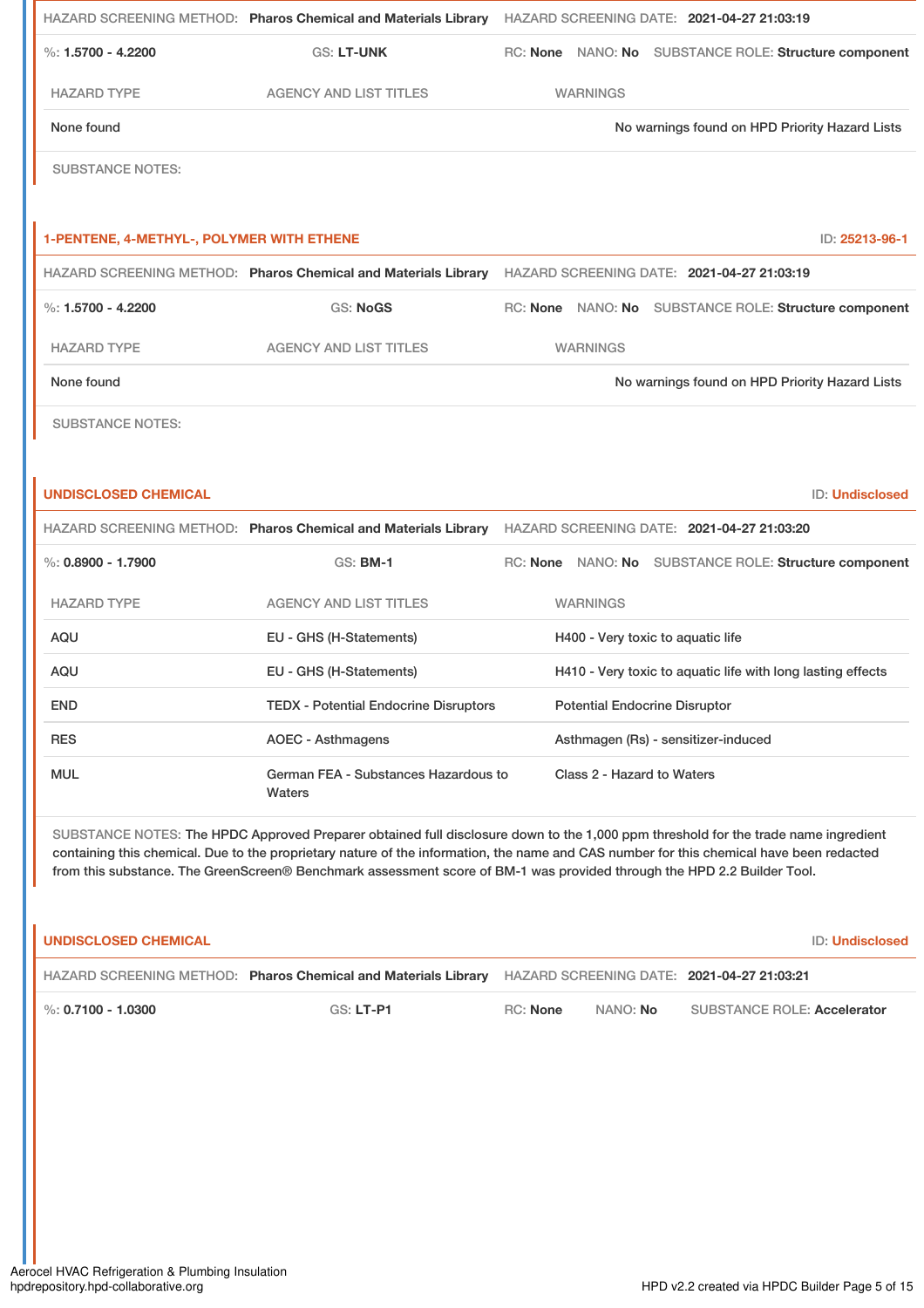| <b>HAZARD TYPE</b> | <b>AGENCY AND LIST TITLES</b>                  | <b>WARNINGS</b>                                             |
|--------------------|------------------------------------------------|-------------------------------------------------------------|
| AQU                | EU - GHS (H-Statements)                        | H400 - Very toxic to aquatic life                           |
| AQU                | EU - GHS (H-Statements)                        | H410 - Very toxic to aquatic life with long lasting effects |
| <b>SKI</b>         | <b>MAK</b>                                     | Sensitizing Substance Sh - Danger of skin sensitization     |
| <b>MUL</b>         | German FEA - Substances Hazardous to<br>Waters | Class 2 - Hazard to Waters                                  |
| <b>SKI</b>         | EU - GHS (H-Statements)                        | H317 - May cause an allergic skin reaction                  |

SUBSTANCE NOTES: The HPDC Approved Preparer obtained full disclosure down to the 1,000 ppm threshold for the trade name ingredient containing this chemical. Due to the proprietary nature of the information, the name and CAS number for this chemical have been redacted from this substance.

| <b>FATTY ACIDS, C16-18</b>                                                                                                                                                                                                                                                                             |                                                                                                                                                                                                                                                                                |                 |                 |  |                                                       | ID: 67701-03-5         |
|--------------------------------------------------------------------------------------------------------------------------------------------------------------------------------------------------------------------------------------------------------------------------------------------------------|--------------------------------------------------------------------------------------------------------------------------------------------------------------------------------------------------------------------------------------------------------------------------------|-----------------|-----------------|--|-------------------------------------------------------|------------------------|
|                                                                                                                                                                                                                                                                                                        | HAZARD SCREENING METHOD: Pharos Chemical and Materials Library HAZARD SCREENING DATE: 2021-04-27 21:03:21                                                                                                                                                                      |                 |                 |  |                                                       |                        |
| %: $0.5200 - 3.3500$                                                                                                                                                                                                                                                                                   | <b>GS: LT-UNK</b>                                                                                                                                                                                                                                                              |                 |                 |  | RC: None NANO: No SUBSTANCE ROLE: Structure component |                        |
| <b>HAZARD TYPE</b>                                                                                                                                                                                                                                                                                     | <b>AGENCY AND LIST TITLES</b>                                                                                                                                                                                                                                                  |                 | <b>WARNINGS</b> |  |                                                       |                        |
| None found                                                                                                                                                                                                                                                                                             |                                                                                                                                                                                                                                                                                |                 |                 |  | No warnings found on HPD Priority Hazard Lists        |                        |
| <b>SUBSTANCE NOTES:</b>                                                                                                                                                                                                                                                                                |                                                                                                                                                                                                                                                                                |                 |                 |  |                                                       |                        |
| <b>UNDISCLOSED CHEMICAL</b>                                                                                                                                                                                                                                                                            |                                                                                                                                                                                                                                                                                |                 |                 |  |                                                       | ID: Undisclosed        |
|                                                                                                                                                                                                                                                                                                        | HAZARD SCREENING METHOD: Pharos Chemical and Materials Library HAZARD SCREENING DATE: 2021-04-27 21:03:22                                                                                                                                                                      |                 |                 |  |                                                       |                        |
| %: $0.3400 - 0.8200$                                                                                                                                                                                                                                                                                   | GS: LT-P1                                                                                                                                                                                                                                                                      | <b>RC: None</b> | NANO: No        |  | <b>SUBSTANCE ROLE: Absorbent</b>                      |                        |
| <b>HAZARD TYPE</b>                                                                                                                                                                                                                                                                                     | <b>AGENCY AND LIST TITLES</b>                                                                                                                                                                                                                                                  |                 | <b>WARNINGS</b> |  |                                                       |                        |
| None found                                                                                                                                                                                                                                                                                             |                                                                                                                                                                                                                                                                                |                 |                 |  | No warnings found on HPD Priority Hazard Lists        |                        |
| SUBSTANCE NOTES: The HPDC Approved Preparer obtained full disclosure down to the 1,000 ppm threshold for the trade name ingredient<br>containing this chemical. Due to the proprietary nature of the information, the name and CAS number for this chemical have been redacted<br>from this substance. |                                                                                                                                                                                                                                                                                |                 |                 |  |                                                       |                        |
| <b>UNDISCLOSED CHEMICAL</b>                                                                                                                                                                                                                                                                            |                                                                                                                                                                                                                                                                                |                 |                 |  |                                                       | <b>ID: Undisclosed</b> |
|                                                                                                                                                                                                                                                                                                        | HAZARD SCREENING METHOD: Pharos Chemical and Materials Library HAZARD SCREENING DATE: 2021-04-27 21:03:22                                                                                                                                                                      |                 |                 |  |                                                       |                        |
| $\%$ : 0.2300 - 0.8600                                                                                                                                                                                                                                                                                 | GS: LT-UNK                                                                                                                                                                                                                                                                     | <b>RC: None</b> | NANO: No        |  | <b>SUBSTANCE ROLE: Activator</b>                      |                        |
| <b>HAZARD TYPE</b>                                                                                                                                                                                                                                                                                     | <b>AGENCY AND LIST TITLES</b>                                                                                                                                                                                                                                                  |                 | <b>WARNINGS</b> |  |                                                       |                        |
| None found                                                                                                                                                                                                                                                                                             |                                                                                                                                                                                                                                                                                |                 |                 |  | No warnings found on HPD Priority Hazard Lists        |                        |
| from this substance.                                                                                                                                                                                                                                                                                   | SUBSTANCE NOTES: The HPDC Approved Preparer obtained full disclosure down to the 1,000 ppm threshold for the trade name ingredient<br>containing this chemical. Due to the proprietary nature of the information, the name and CAS number for this chemical have been redacted |                 |                 |  |                                                       |                        |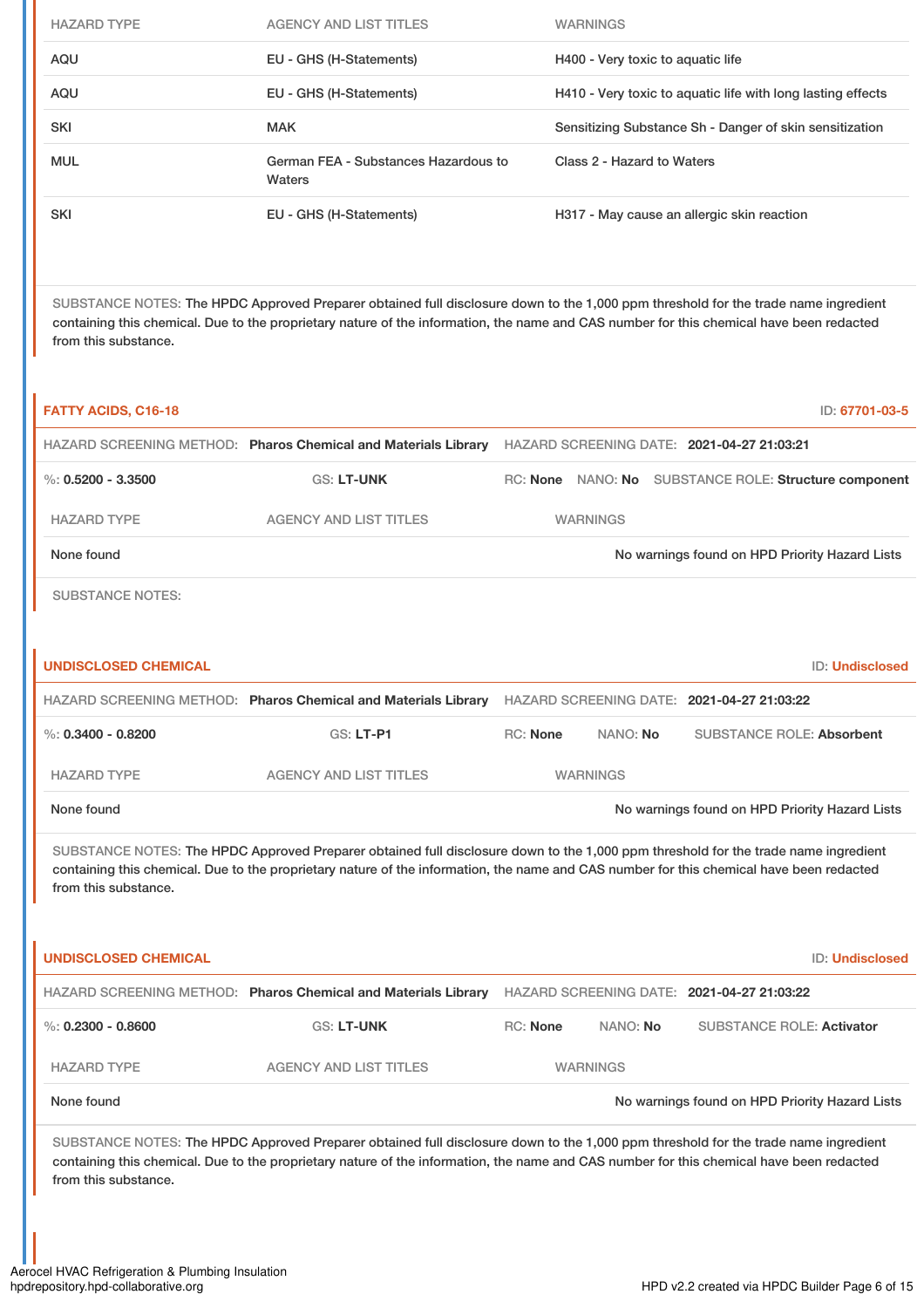| <b>UNDISCLOSED CHEMICAL</b> |                                                                                                                                                                                                                                                                                |                 |                               | ID: Undisclosed                                |
|-----------------------------|--------------------------------------------------------------------------------------------------------------------------------------------------------------------------------------------------------------------------------------------------------------------------------|-----------------|-------------------------------|------------------------------------------------|
|                             | HAZARD SCREENING METHOD: Pharos Chemical and Materials Library                                                                                                                                                                                                                 |                 |                               | HAZARD SCREENING DATE: 2021-04-27 21:03:23     |
| %: $0.1800 - 0.5100$        | <b>GS: LT-UNK</b>                                                                                                                                                                                                                                                              | RC: None        | NANO: No                      | SUBSTANCE ROLE: Curing agent                   |
| <b>HAZARD TYPE</b>          | <b>AGENCY AND LIST TITLES</b>                                                                                                                                                                                                                                                  |                 | <b>WARNINGS</b>               |                                                |
| <b>SKI</b>                  | EU - GHS (H-Statements)                                                                                                                                                                                                                                                        |                 | H315 - Causes skin irritation |                                                |
| from this substance.        | SUBSTANCE NOTES: The HPDC Approved Preparer obtained full disclosure down to the 1,000 ppm threshold for the trade name ingredient<br>containing this chemical. Due to the proprietary nature of the information, the name and CAS number for this chemical have been redacted |                 |                               |                                                |
| <b>WATER</b>                |                                                                                                                                                                                                                                                                                |                 |                               | ID: 7732-18-5                                  |
|                             | HAZARD SCREENING METHOD: Pharos Chemical and Materials Library HAZARD SCREENING DATE: 2021-04-27 21:03:23                                                                                                                                                                      |                 |                               |                                                |
| $\%$ : 0.1500 - 0.1800      | <b>GS: BM-4</b>                                                                                                                                                                                                                                                                | <b>RC: None</b> | NANO: No                      | SUBSTANCE ROLE: Blowing agent                  |
| <b>HAZARD TYPE</b>          | <b>AGENCY AND LIST TITLES</b>                                                                                                                                                                                                                                                  |                 | <b>WARNINGS</b>               |                                                |
| None found                  |                                                                                                                                                                                                                                                                                |                 |                               | No warnings found on HPD Priority Hazard Lists |
|                             | SUBSTANCE NOTES: The GreenScreen® Benchmark assessment score of BM-4 was provided through the HPD 2.2 Builder Tool.                                                                                                                                                            |                 |                               |                                                |
| <b>UNDISCLOSED CHEMICAL</b> |                                                                                                                                                                                                                                                                                |                 |                               | <b>ID: Undisclosed</b>                         |
|                             | HAZARD SCREENING METHOD: Pharos Chemical and Materials Library HAZARD SCREENING DATE: 2021-04-27 21:03:24                                                                                                                                                                      |                 |                               |                                                |
| $\%: 0.0800 - 0.3500$       | <b>GS: NoGS</b>                                                                                                                                                                                                                                                                |                 | RC: None NANO: No             | SUBSTANCE ROLE: Processing regulator           |
| <b>HAZARD TYPE</b>          | <b>AGENCY AND LIST TITLES</b>                                                                                                                                                                                                                                                  |                 | <b>WARNINGS</b>               |                                                |
| None found                  |                                                                                                                                                                                                                                                                                |                 |                               | No warnings found on HPD Priority Hazard Lists |
| from this substance.        | SUBSTANCE NOTES: The HPDC Approved Preparer obtained full disclosure down to the 1,000 ppm threshold for the trade name ingredient<br>containing this chemical. Due to the proprietary nature of the information, the name and CAS number for this chemical have been redacted |                 |                               |                                                |
| <b>UNDISCLOSED CHEMICAL</b> |                                                                                                                                                                                                                                                                                |                 |                               | ID: Undisclosed                                |
|                             | HAZARD SCREENING METHOD: Pharos Chemical and Materials Library HAZARD SCREENING DATE: 2021-04-27 21:03:24                                                                                                                                                                      |                 |                               |                                                |
| $\%$ : 0.0800 - 0.1200      | GS: LT-P1                                                                                                                                                                                                                                                                      | RC: None        | NANO: No                      | <b>SUBSTANCE ROLE: Accelerator</b>             |
|                             |                                                                                                                                                                                                                                                                                |                 |                               |                                                |
|                             |                                                                                                                                                                                                                                                                                |                 |                               |                                                |
|                             |                                                                                                                                                                                                                                                                                |                 |                               |                                                |
|                             |                                                                                                                                                                                                                                                                                |                 |                               |                                                |
|                             |                                                                                                                                                                                                                                                                                |                 |                               |                                                |
|                             |                                                                                                                                                                                                                                                                                |                 |                               |                                                |
|                             |                                                                                                                                                                                                                                                                                |                 |                               |                                                |
|                             |                                                                                                                                                                                                                                                                                |                 |                               |                                                |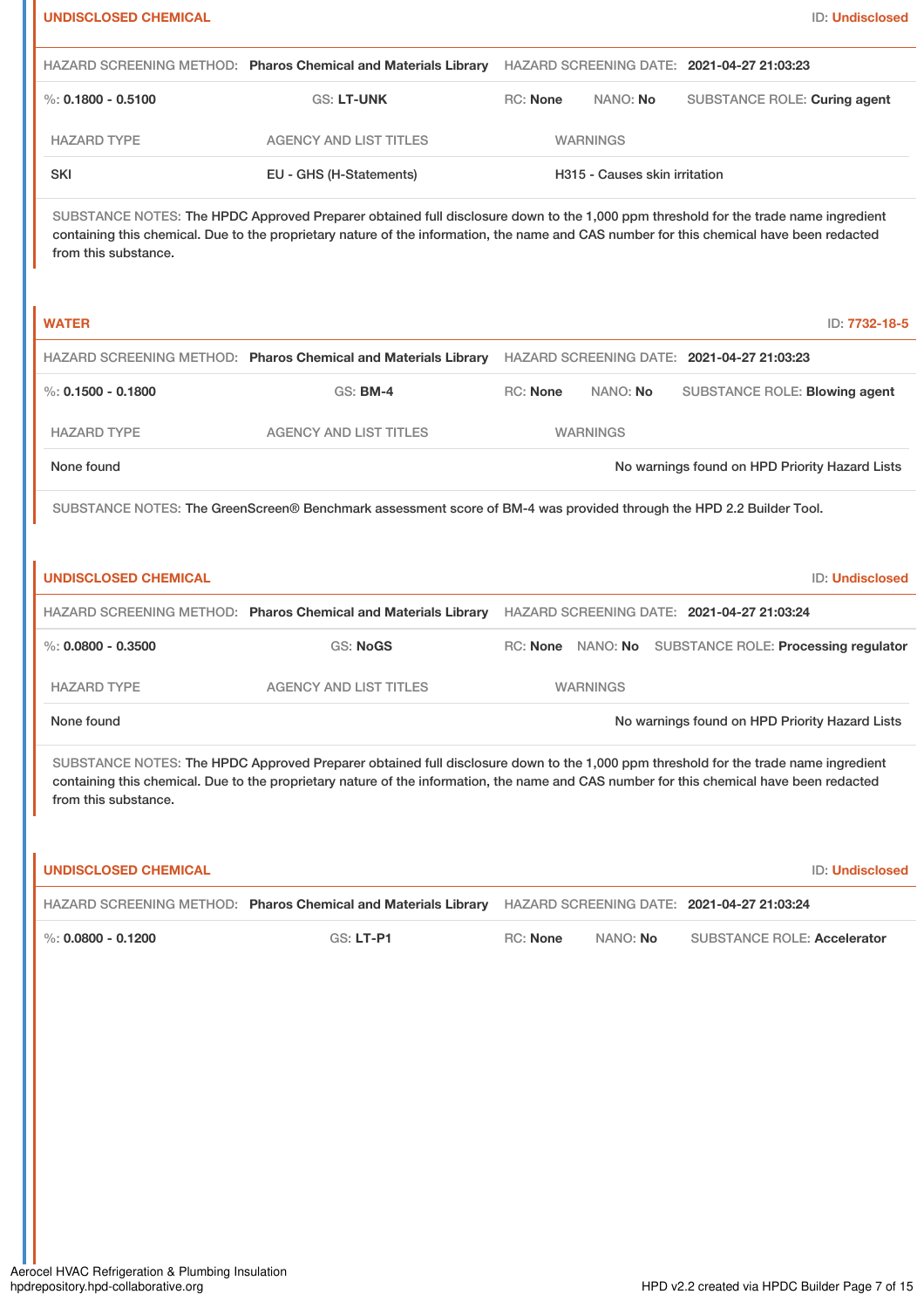| <b>HAZARD TYPE</b> | <b>AGENCY AND LIST TITLES</b>                  | <b>WARNINGS</b>                                                   |
|--------------------|------------------------------------------------|-------------------------------------------------------------------|
| <b>AQU</b>         | EU - GHS (H-Statements)                        | H400 - Very toxic to aquatic life                                 |
| AQU                | EU - GHS (H-Statements)                        | H410 - Very toxic to aquatic life with long lasting effects       |
| <b>END</b>         | <b>TEDX - Potential Endocrine Disruptors</b>   | <b>Potential Endocrine Disruptor</b>                              |
| <b>END</b>         | ChemSec - SIN List                             | <b>Endocrine Disruption</b>                                       |
| <b>SKI</b>         | <b>MAK</b>                                     | Sensitizing Substance Sh - Danger of skin sensitization           |
| <b>MUL</b>         | German FEA - Substances Hazardous to<br>Waters | Class 3 - Severe Hazard to Waters                                 |
| <b>SKI</b>         | EU - GHS (H-Statements)                        | H315 - Causes skin irritation                                     |
| <b>EYE</b>         | EU - GHS (H-Statements)                        | H319 - Causes serious eye irritation                              |
| <b>SKI</b>         | EU - GHS (H-Statements)                        | H317 - May cause an allergic skin reaction                        |
| <b>END</b>         | <b>EU - Priority Endocrine Disruptors</b>      | Category 1 - In vivo evidence of Endocrine Disruption<br>Activity |
| <b>GEN</b>         | GHS - Japan                                    | Germ cell mutagenicity - Category 1B [H340]                       |

SUBSTANCE NOTES: The HPDC Approved Preparer obtained full disclosure down to the 1,000 ppm threshold for the trade name ingredient containing this chemical. Due to the proprietary nature of the information, the name and CAS number for this chemical have been redacted from this substance.

| <b>UNDISCLOSED CHEMICAL</b> |                                                                                                           |                 |                 | <b>ID: Undisclosed</b>                         |
|-----------------------------|-----------------------------------------------------------------------------------------------------------|-----------------|-----------------|------------------------------------------------|
|                             | HAZARD SCREENING METHOD: Pharos Chemical and Materials Library HAZARD SCREENING DATE: 2021-04-27 21:03:24 |                 |                 |                                                |
| %: 0.0500 - 0.1200          | <b>GS: LT-UNK</b>                                                                                         | <b>RC:</b> None | NANO: <b>No</b> | <b>SUBSTANCE ROLE: Accelerator</b>             |
| <b>HAZARD TYPE</b>          | <b>AGENCY AND LIST TITLES</b>                                                                             |                 | <b>WARNINGS</b> |                                                |
| None found                  |                                                                                                           |                 |                 | No warnings found on HPD Priority Hazard Lists |

SUBSTANCE NOTES: The HPDC Approved Preparer obtained full disclosure down to the 1,000 ppm threshold for the trade name ingredient containing this chemical. Due to the proprietary nature of the information, the name and CAS number for this chemical have been redacted from this substance.

| <b>UNDISCLOSED CHEMICAL</b> |                                                                                                                                                                                                                                                                                |                 |                 | <b>ID: Undisclosed</b>                         |
|-----------------------------|--------------------------------------------------------------------------------------------------------------------------------------------------------------------------------------------------------------------------------------------------------------------------------|-----------------|-----------------|------------------------------------------------|
|                             | HAZARD SCREENING METHOD: Pharos Chemical and Materials Library                                                                                                                                                                                                                 |                 |                 | HAZARD SCREENING DATE: 2021-04-27 21:03:25     |
| %: $0.0300 - 0.1000$        | <b>GS: LT-UNK</b>                                                                                                                                                                                                                                                              | <b>RC:</b> None | NANO: No        | <b>SUBSTANCE ROLE: Activator</b>               |
| <b>HAZARD TYPE</b>          | <b>AGENCY AND LIST TITLES</b>                                                                                                                                                                                                                                                  |                 | <b>WARNINGS</b> |                                                |
| None found                  |                                                                                                                                                                                                                                                                                |                 |                 | No warnings found on HPD Priority Hazard Lists |
| from this substance.        | SUBSTANCE NOTES: The HPDC Approved Preparer obtained full disclosure down to the 1,000 ppm threshold for the trade name ingredient<br>containing this chemical. Due to the proprietary nature of the information, the name and CAS number for this chemical have been redacted |                 |                 |                                                |
| <b>UNDISCLOSED CHEMICAL</b> |                                                                                                                                                                                                                                                                                |                 |                 | <b>ID: Undisclosed</b>                         |
|                             | HAZARD SCREENING METHOD: Pharos Chemical and Materials Library                                                                                                                                                                                                                 |                 |                 | HAZARD SCREENING DATE: 2021-04-27 21:03:25     |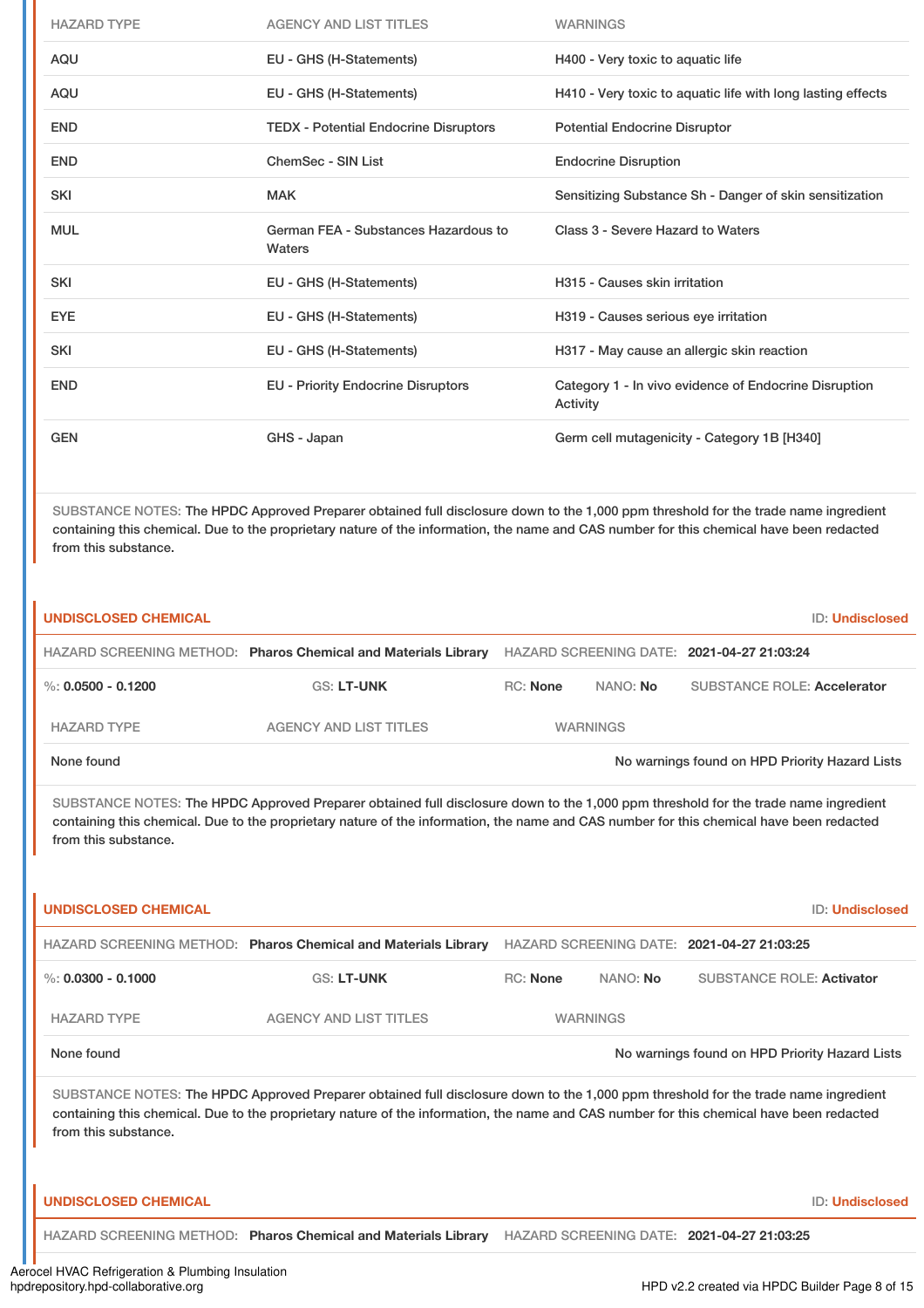| $\%$ : 0.0001 - 0.3500 | GS: <b>BM-2</b>               | RC: None | NANO: No                            | SUBSTANCE ROLE: Pigment |  |
|------------------------|-------------------------------|----------|-------------------------------------|-------------------------|--|
| <b>HAZARD TYPE</b>     | <b>AGENCY AND LIST TITLES</b> |          | <b>WARNINGS</b>                     |                         |  |
| <b>RES</b>             | AOEC - Asthmagens             |          | Asthmagen (Rs) - sensitizer-induced |                         |  |

SUBSTANCE NOTES: The HPDC Approved Preparer obtained full disclosure down to the 1,000 ppm threshold for the trade name ingredient containing this chemical. Due to the proprietary nature of the information, the name and CAS number for this chemical have been redacted from this substance. The GreenScreen® Benchmark assessment score of BM-2 was provided through the HPD 2.2 Builder Tool.

| <b>UNDISCLOSED CHEMICAL</b> |                                                                |                 |                                                                                                         | <b>ID: Undisclosed</b>                                 |  |
|-----------------------------|----------------------------------------------------------------|-----------------|---------------------------------------------------------------------------------------------------------|--------------------------------------------------------|--|
|                             | HAZARD SCREENING METHOD: Pharos Chemical and Materials Library |                 |                                                                                                         | HAZARD SCREENING DATE: 2021-04-27 21:03:26             |  |
| %: $0.0001 - 5.0000$        | <b>GS: LT-1</b>                                                | <b>RC:</b> None | NANO: No                                                                                                | <b>SUBSTANCE ROLE: Pigment</b>                         |  |
| <b>HAZARD TYPE</b>          | <b>AGENCY AND LIST TITLES</b>                                  |                 | <b>WARNINGS</b>                                                                                         |                                                        |  |
| <b>CAN</b>                  | EU - GHS (H-Statements)                                        |                 | H351 - Suspected of causing cancer                                                                      |                                                        |  |
| CAN                         | <b>US CDC - Occupational Carcinogens</b>                       |                 | Occupational Carcinogen                                                                                 |                                                        |  |
| CAN                         | CA EPA - Prop 65                                               |                 | Carcinogen - specific to chemical form or exposure route                                                |                                                        |  |
| CAN                         | <b>IARC</b>                                                    |                 | Group 2B - Possibly carcinogenic to humans - inhaled<br>from occupational sources                       |                                                        |  |
| <b>CAN</b>                  | <b>MAK</b>                                                     |                 | Carcinogen Group 3A - Evidence of carcinogenic effects<br>but not sufficient to establish MAK/BAT value |                                                        |  |
| <b>END</b>                  | <b>TEDX</b> - Potential Endocrine Disruptors                   |                 | <b>Potential Endocrine Disruptor</b>                                                                    |                                                        |  |
| CAN                         | <b>MAK</b>                                                     |                 | risk under MAK/BAT levels                                                                               | Carcinogen Group 4 - Non-genotoxic carcinogen with low |  |

SUBSTANCE NOTES: The HPDC Approved Preparer obtained full disclosure down to the 1,000 ppm threshold for the trade name ingredient containing this chemical. Due to the proprietary nature of the information, the name and CAS number for this chemical have been redacted from this substance.

| HAZARD SCREENING METHOD: Pharos Chemical and Materials Library<br>HAZARD SCREENING DATE: 2021-04-27 21:03:27<br><b>GS: LT-P1</b><br>$\%$ : 0.0001 - 2.7400<br>RC: None<br>NANO: No<br><b>SUBSTANCE ROLE: Adhesive</b><br><b>HAZARD TYPE</b><br><b>AGENCY AND LIST TITLES</b><br><b>WARNINGS</b><br><b>END</b><br><b>TEDX - Potential Endocrine Disruptors</b><br><b>Potential Endocrine Disruptor</b><br><b>DEV</b><br><b>MAK</b><br><b>Pregnancy Risk Group B</b><br><b>EYE</b><br>EU - GHS (H-Statements)<br>H319 - Causes serious eye irritation<br><b>PHY</b><br>H225 - Highly flammable liquid and vapour<br>EU - GHS (H-Statements) | <b>UNDISCLOSED CHEMICAL</b> |  |  | <b>ID: Undisclosed</b> |  |
|-------------------------------------------------------------------------------------------------------------------------------------------------------------------------------------------------------------------------------------------------------------------------------------------------------------------------------------------------------------------------------------------------------------------------------------------------------------------------------------------------------------------------------------------------------------------------------------------------------------------------------------------|-----------------------------|--|--|------------------------|--|
|                                                                                                                                                                                                                                                                                                                                                                                                                                                                                                                                                                                                                                           |                             |  |  |                        |  |
|                                                                                                                                                                                                                                                                                                                                                                                                                                                                                                                                                                                                                                           |                             |  |  |                        |  |
|                                                                                                                                                                                                                                                                                                                                                                                                                                                                                                                                                                                                                                           |                             |  |  |                        |  |
|                                                                                                                                                                                                                                                                                                                                                                                                                                                                                                                                                                                                                                           |                             |  |  |                        |  |
|                                                                                                                                                                                                                                                                                                                                                                                                                                                                                                                                                                                                                                           |                             |  |  |                        |  |
|                                                                                                                                                                                                                                                                                                                                                                                                                                                                                                                                                                                                                                           |                             |  |  |                        |  |
|                                                                                                                                                                                                                                                                                                                                                                                                                                                                                                                                                                                                                                           |                             |  |  |                        |  |

SUBSTANCE NOTES: The HPDC Approved Preparer obtained full disclosure down to the 1,000 ppm threshold for the trade name ingredient containing this chemical. Due to the proprietary nature of the information, the name and CAS number for this chemical have been redacted from this substance.

# **UNDISCLOSED CHEMICAL** ID: **Undisclosed**

HAZARD SCREENING METHOD: **Pharos Chemical and Materials Library** HAZARD SCREENING DATE: **2021-04-27 21:03:27**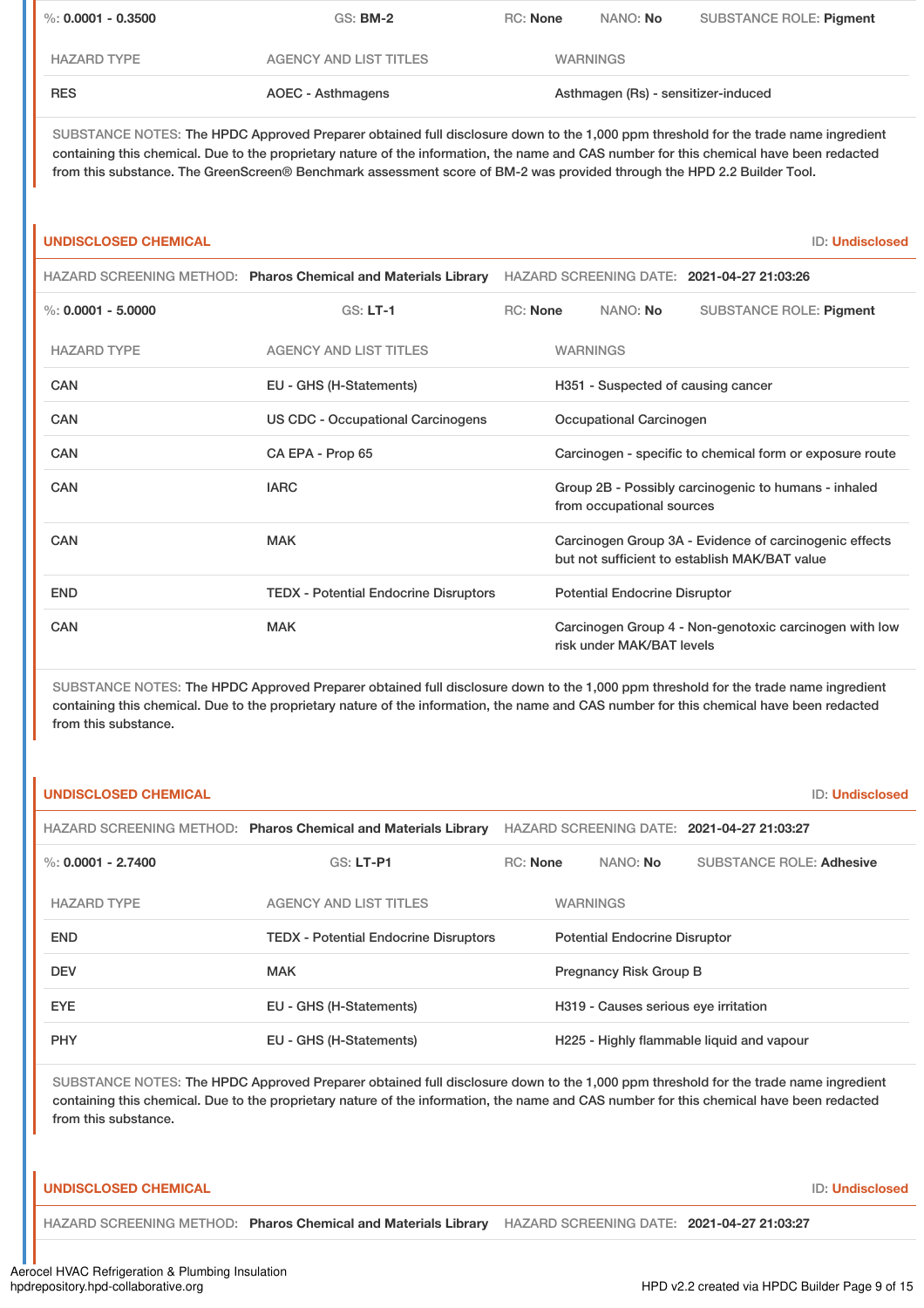| %: $0.0001 - 1.3700$ | <b>GS: BM-1</b>                                | <b>RC: None</b> |                                                     | NANO: No                              | <b>SUBSTANCE ROLE: Adhesive</b>                |  |
|----------------------|------------------------------------------------|-----------------|-----------------------------------------------------|---------------------------------------|------------------------------------------------|--|
| <b>HAZARD TYPE</b>   | <b>AGENCY AND LIST TITLES</b>                  |                 | <b>WARNINGS</b>                                     |                                       |                                                |  |
| <b>END</b>           | <b>TEDX - Potential Endocrine Disruptors</b>   |                 |                                                     | <b>Potential Endocrine Disruptor</b>  |                                                |  |
| <b>SKI</b>           | EU - GHS (H-Statements)                        |                 | H315 - Causes skin irritation                       |                                       |                                                |  |
| <b>DEV</b>           | <b>G&amp;L</b> - Neurotoxic Chemicals          |                 | Developmental Neurotoxicant                         |                                       |                                                |  |
| <b>DEV</b>           | CA EPA - Prop 65                               |                 | Developmental toxicity                              |                                       |                                                |  |
| <b>MUL</b>           | German FEA - Substances Hazardous to<br>Waters |                 | Class 2 - Hazard to Waters                          |                                       |                                                |  |
| <b>DEV</b>           | EU - GHS (H-Statements)                        |                 |                                                     |                                       | H361d - Suspected of damaging the unborn child |  |
| <b>MAM</b>           | EU - GHS (H-Statements)                        |                 | H304 - May be fatal if swallowed and enters airways |                                       |                                                |  |
| <b>REP</b>           | CA EPA - Prop 65                               |                 |                                                     | <b>Reproductive Toxicity - Female</b> |                                                |  |
| <b>REP</b>           | GHS - Japan                                    |                 |                                                     |                                       | Toxic to reproduction - Category 1A [H360]     |  |
| <b>PHY</b>           | EU - GHS (H-Statements)                        |                 |                                                     |                                       | H225 - Highly flammable liquid and vapour      |  |

SUBSTANCE NOTES: The HPDC Approved Preparer obtained full disclosure down to the 1,000 ppm threshold for the trade name ingredient containing this chemical. Due to the proprietary nature of the information, the name and CAS number for this chemical have been redacted from this substance. The GreenScreen® Benchmark assessment score of BM-1 was provided through the HPD 2.2 Builder Tool.

| UNDISCLOSED CHEMICAL |                                                                |                 |                 |                           |                                                        | <b>ID: Undisclosed</b> |
|----------------------|----------------------------------------------------------------|-----------------|-----------------|---------------------------|--------------------------------------------------------|------------------------|
|                      | HAZARD SCREENING METHOD: Pharos Chemical and Materials Library |                 |                 |                           | HAZARD SCREENING DATE: 2021-04-27 21:03:28             |                        |
| %: 0.0001 - 0.1400   | <b>GS: LT-UNK</b>                                              | <b>RC:</b> None |                 | NANO: No                  | <b>SUBSTANCE ROLE: Adhesive</b>                        |                        |
| <b>HAZARD TYPE</b>   | AGENCY AND LIST TITLES                                         |                 | <b>WARNINGS</b> |                           |                                                        |                        |
| CAN                  | <b>MAK</b>                                                     |                 |                 | risk under MAK/BAT levels | Carcinogen Group 4 - Non-genotoxic carcinogen with low |                        |

SUBSTANCE NOTES: The HPDC Approved Preparer obtained full disclosure down to the 1,000 ppm threshold for the trade name ingredient containing this chemical. Due to the proprietary nature of the information, the name and CAS number for this chemical have been redacted from this substance.

| UNDISCLOSED CHEMICAL |                                                                |                 |                                      | <b>ID: Undisclosed</b>                     |
|----------------------|----------------------------------------------------------------|-----------------|--------------------------------------|--------------------------------------------|
|                      | HAZARD SCREENING METHOD: Pharos Chemical and Materials Library |                 |                                      | HAZARD SCREENING DATE: 2021-04-27 21:03:28 |
| %: $0.0001 - 0.5600$ | <b>GS: LT-UNK</b>                                              | <b>RC: None</b> | NANO: No                             | <b>SUBSTANCE ROLE: Adhesive</b>            |
| <b>HAZARD TYPE</b>   | <b>AGENCY AND LIST TITLES</b>                                  |                 | <b>WARNINGS</b>                      |                                            |
| <b>EYE</b>           | EU - GHS (H-Statements)                                        |                 | H319 - Causes serious eye irritation |                                            |
| <b>PHY</b>           | EU - GHS (H-Statements)                                        |                 |                                      | H225 - Highly flammable liquid and vapour  |

SUBSTANCE NOTES: The HPDC Approved Preparer obtained full disclosure down to the 1,000 ppm threshold for the trade name ingredient containing this chemical. Due to the proprietary nature of the information, the name and CAS number for this chemical have been redacted from this substance.

**UNDISCLOSED CHEMICAL** ID: **Undisclosed**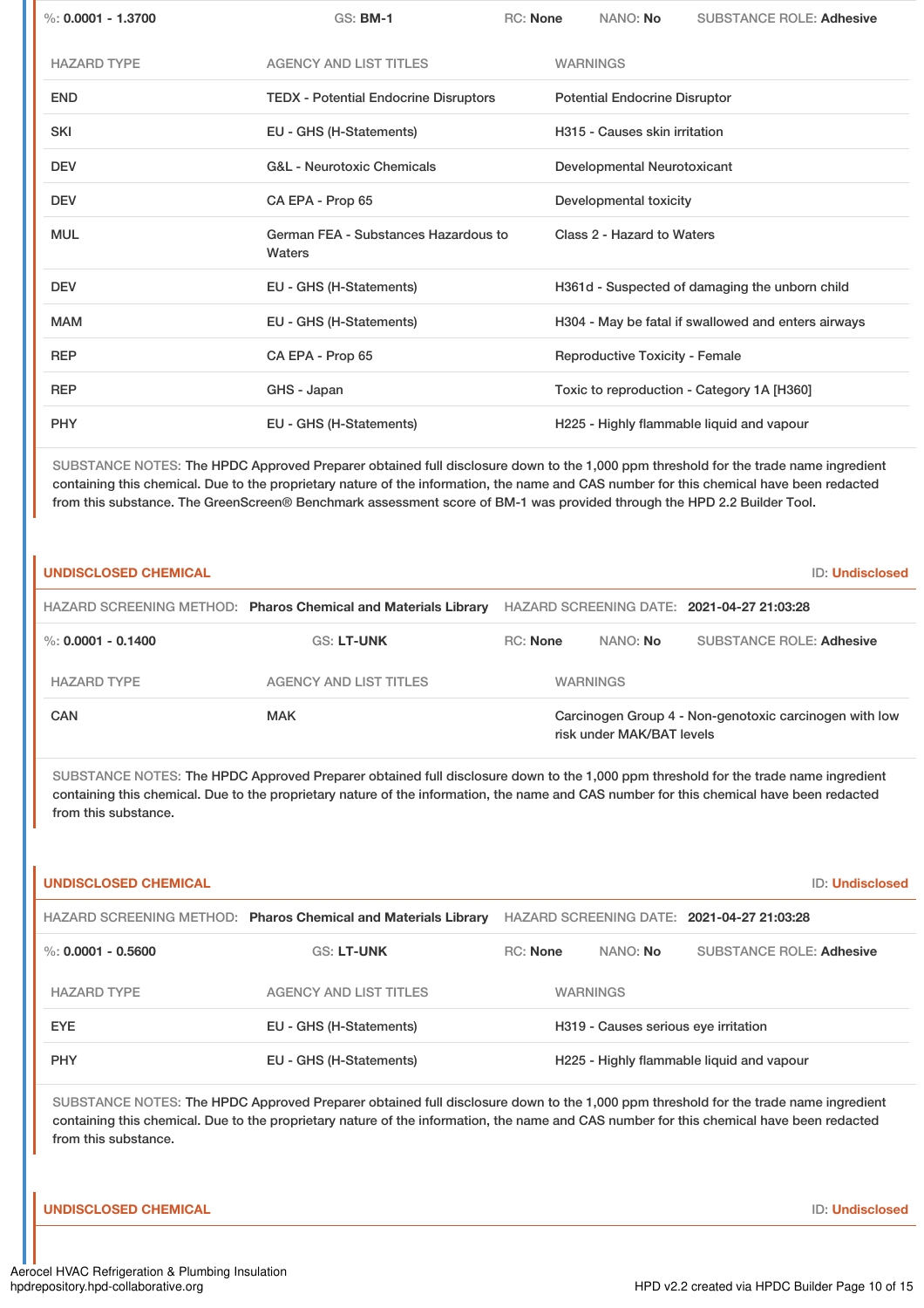HAZARD SCREENING METHOD: **Pharos Chemical and Materials Library** HAZARD SCREENING DATE: **2021-04-27 21:03:29**

| %: 0.0001 - 0.3400 | <b>GS: LT-UNK</b>             | RC: None                                   |  | NANO: No        | <b>SUBSTANCE ROLE: Adhesive</b>                         |
|--------------------|-------------------------------|--------------------------------------------|--|-----------------|---------------------------------------------------------|
| <b>HAZARD TYPE</b> | <b>AGENCY AND LIST TITLES</b> |                                            |  | <b>WARNINGS</b> |                                                         |
| <b>SKI</b>         | <b>MAK</b>                    |                                            |  |                 | Sensitizing Substance Sh - Danger of skin sensitization |
| CAN                | <b>IARC</b>                   | Group 2b - Possibly carcinogenic to humans |  |                 |                                                         |
| <b>SKI</b>         | EU - GHS (H-Statements)       | H315 - Causes skin irritation              |  |                 |                                                         |
| <b>SKI</b>         | EU - GHS (H-Statements)       |                                            |  |                 | H317 - May cause an allergic skin reaction              |

SUBSTANCE NOTES: The HPDC Approved Preparer obtained full disclosure down to the 1,000 ppm threshold for the trade name ingredient containing this chemical. Due to the proprietary nature of the information, the name and CAS number for this chemical have been redacted from this substance.

# **UNDISCLOSED CHEMICAL** ID: **Undisclosed**

|                      | HAZARD SCREENING METHOD: Pharos Chemical and Materials Library |                                                         |          | HAZARD SCREENING DATE: 2021-04-27 21:03:29 |
|----------------------|----------------------------------------------------------------|---------------------------------------------------------|----------|--------------------------------------------|
| %: $0.0001 - 0.1100$ | <b>GS: LT-UNK</b>                                              | <b>RC: None</b>                                         | NANO: No | <b>SUBSTANCE ROLE: Adhesive</b>            |
| <b>HAZARD TYPE</b>   | <b>AGENCY AND LIST TITLES</b>                                  | <b>WARNINGS</b>                                         |          |                                            |
| <b>SKI</b>           | <b>MAK</b>                                                     | Sensitizing Substance Sh - Danger of skin sensitization |          |                                            |
| <b>SKI</b>           | EU - GHS (H-Statements)                                        | H315 - Causes skin irritation                           |          |                                            |
| <b>EYE</b>           | EU - GHS (H-Statements)                                        | H319 - Causes serious eye irritation                    |          |                                            |
| <b>SKI</b>           | EU - GHS (H-Statements)                                        | H317 - May cause an allergic skin reaction              |          |                                            |

SUBSTANCE NOTES: The HPDC Approved Preparer obtained full disclosure down to the 1,000 ppm threshold for the trade name ingredient containing this chemical. Due to the proprietary nature of the information, the name and CAS number for this chemical have been redacted from this substance.

| <b>CARBON BLACK</b> |                                                                |          |                                                          | ID: 1333-86-4                                          |  |
|---------------------|----------------------------------------------------------------|----------|----------------------------------------------------------|--------------------------------------------------------|--|
|                     | HAZARD SCREENING METHOD: Pharos Chemical and Materials Library |          |                                                          | HAZARD SCREENING DATE: 2021-04-27 21:03:30             |  |
| %: 0.0001 - 3.9400  | $GS:$ BM-1                                                     | RC: None | NANO: No                                                 | <b>SUBSTANCE ROLE: Pigment</b>                         |  |
| <b>HAZARD TYPE</b>  | <b>AGENCY AND LIST TITLES</b>                                  |          | <b>WARNINGS</b>                                          |                                                        |  |
| <b>CAN</b>          | US CDC - Occupational Carcinogens                              |          | Occupational Carcinogen                                  |                                                        |  |
| <b>CAN</b>          | <b>MAK</b>                                                     |          | but not sufficient for classification                    | Carcinogen Group 3B - Evidence of carcinogenic effects |  |
| <b>CAN</b>          | CA EPA - Prop 65                                               |          | Carcinogen - specific to chemical form or exposure route |                                                        |  |
| CAN                 | <b>IARC</b>                                                    |          | from occupational sources                                | Group 2B - Possibly carcinogenic to humans - inhaled   |  |

SUBSTANCE NOTES: The GreenScreen® Benchmark assessment score of BM-1 was provided through the HPD 2.2 Builder Tool.

**N-HEXANE** ID: **110-54-3**

HAZARD SCREENING METHOD: **Pharos Chemical and Materials Library** HAZARD SCREENING DATE: **2021-04-27 21:03:30**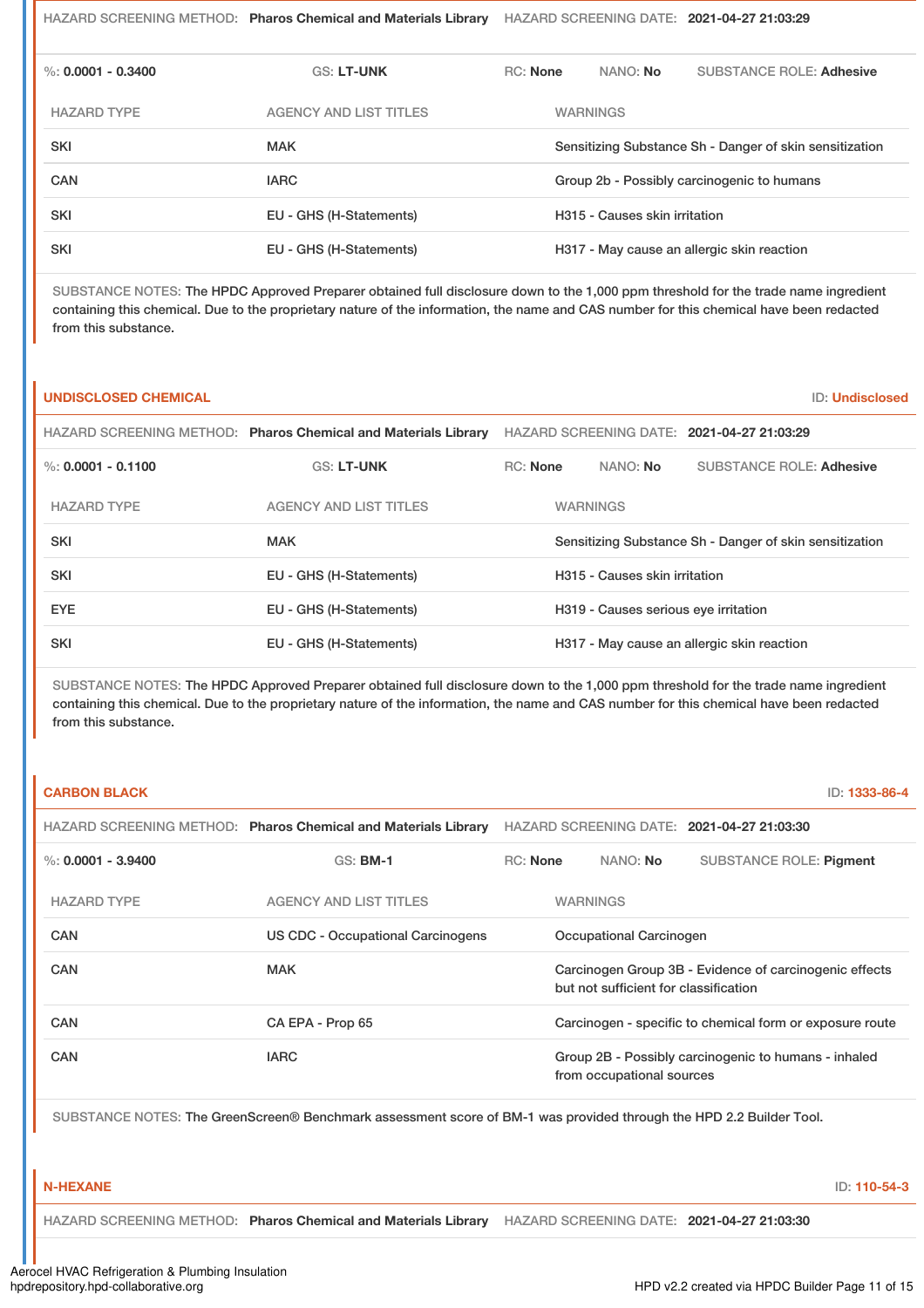| $\%$ : 0.0001 - 2.9000 | $GS:$ BM-1                                     | RC: None NANO: No SUBSTANCE ROLE: Structure component  |
|------------------------|------------------------------------------------|--------------------------------------------------------|
| <b>HAZARD TYPE</b>     | <b>AGENCY AND LIST TITLES</b>                  | <b>WARNINGS</b>                                        |
| <b>END</b>             | <b>TEDX - Potential Endocrine Disruptors</b>   | <b>Potential Endocrine Disruptor</b>                   |
| <b>END</b>             | ChemSec - SIN List                             | <b>Endocrine Disruption</b>                            |
| <b>REP</b>             | EU - GHS (H-Statements)                        | H361f - Suspected of damaging fertility                |
| <b>MUL</b>             | ChemSec - SIN List                             | CMR - Carcinogen, Mutagen &/or Reproductive Toxicant   |
| <b>SKI</b>             | EU - GHS (H-Statements)                        | H315 - Causes skin irritation                          |
| AQU                    | EU - GHS (H-Statements)                        | H411 - Toxic to aquatic life with long lasting effects |
| <b>MUL</b>             | German FEA - Substances Hazardous to<br>Waters | Class 2 - Hazard to Waters                             |
| <b>MAM</b>             | EU - GHS (H-Statements)                        | H304 - May be fatal if swallowed and enters airways    |
| <b>REP</b>             | CA EPA - Prop 65                               | <b>Reproductive Toxicity - Male</b>                    |
| <b>PHY</b>             | EU - GHS (H-Statements)                        | H225 - Highly flammable liquid and vapour              |

SUBSTANCE NOTES: The GreenScreen® Benchmark assessment score of BM-1 was provided through the HPD 2.2 Builder Tool.

| <b>UNDISCLOSED CHEMICAL</b> |                                                                | ID: Undisclosed                                          |
|-----------------------------|----------------------------------------------------------------|----------------------------------------------------------|
|                             | HAZARD SCREENING METHOD: Pharos Chemical and Materials Library | HAZARD SCREENING DATE: 2021-04-27 21:03:31               |
| %: 0,0000 - 1.4300          | <b>GS: BM-1</b>                                                | NANO: No SUBSTANCE ROLE: Structure component<br>RC: None |
| <b>HAZARD TYPE</b>          | AGENCY AND LIST TITLES                                         | <b>WARNINGS</b>                                          |
| CAN                         | <b>GHS - Australia</b>                                         | H350i - May cause cancer by inhalation                   |
| CAN                         | GHS - Japan                                                    | Carcinogenicity - Category 1A [H350]                     |

SUBSTANCE NOTES: The HPDC Approved Preparer obtained full disclosure down to the 1,000 ppm threshold for the trade name ingredient containing this chemical. Due to the proprietary nature of the information, the name and CAS number for this chemical have been redacted from this substance. The GreenScreen® Benchmark assessment score of BM-1 was provided through the HPD 2.2 Builder Tool.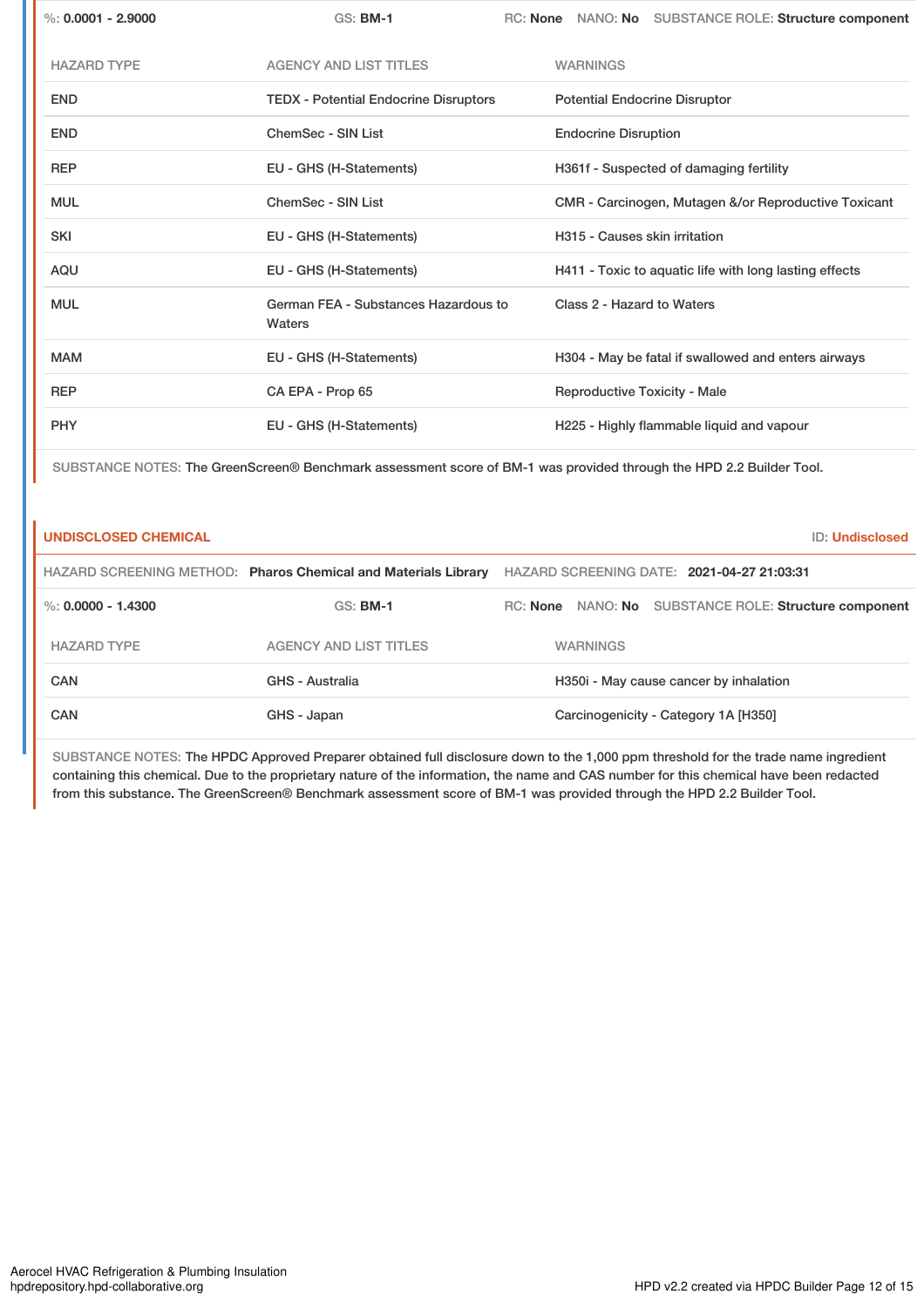This section lists applicable certification and standards compliance information for VOC emissions and VOC content. Other types of health or *environmental performance testing or certifications completed for the product may be provided.*

| <b>VOC EMISSIONS</b>                                                                                                 | <b>UL/GreenGuard Gold Certified</b>           |       |                      |  |  |
|----------------------------------------------------------------------------------------------------------------------|-----------------------------------------------|-------|----------------------|--|--|
| CERTIFYING PARTY: Third Party<br>APPLICABLE FACILITIES: Sweetwater. TN<br>CERTIFICATE URL: https://spot.ul.com/main- | ISSUE DATE: 2016-07- EXPIRY DATE: 2021-<br>11 | 11-20 | CERTIFIER OR LAB: UL |  |  |

app/products/catalog/?keywords=aeroflex+usa

CERTIFICATION AND COMPLIANCE NOTES: Certificate # 81047-410 - UL 2818 - 2013 Standard for Chemical Emissions for Building Materials, Finishes and Furnishings

# **H** Section 4: Accessories

This section lists related products or materials that the manufacturer requires or recommends for installation (such as adhesives or fasteners), maintenance, cleaning, or operations. For information relating to the contents of these related products, refer to their applicable Health Product *Declarations, if available.*

**PROTAPE® HPD URL: https://builder.hpdcollaborative.org/actions/builder/11057/record**

CONDITION WHEN RECOMMENDED OR REQUIRED AND/OR OTHER NOTES: Protape® is recommended to be applied over glued seams of tubes, sheets & rolls to provide a zero-perm seal for interior and exterior applications.

# **AEROSEAL LVOC™ BLACK ADHESIVE** HPD URL: **No HPD Available**

# CONDITION WHEN RECOMMENDED OR REQUIRED AND/OR OTHER NOTES:

Aerocel® insulation products must always be installed with Aeroseal LVOC™ Black Adhesive to bond and provide a vapor seal to adjoining tubes, sheets or rolls. Aeroseal LVOC™ Black Adhesive is a low-VOC special purpose contact adhesive for bonding Aerocel® insulation to itself and to approved substrates. Meets VOC emissions threshold per CPDH Standard v1.2 and VOC content per SCAQMD Rule 1168. VOC content = 167 g/L.

# **AEROCOAT LVOC™ COATING** HPD URL: **No HPD Available**

# CONDITION WHEN RECOMMENDED OR REQUIRED AND/OR OTHER NOTES:

Aerocoat LVOC™ Coating is white, low-VOC, water-based coating specially formulated to protect Aerocel® insulation for interior and exterior applications. It provides a decorative finish on interior installations and adds UV protection plus energy code compliance for exterior applications. Meets VOC emissions threshold per CDPH Standard v1.2 and VOC content per SCAQMD Rule 1113. VOC: Content < 50 g/L, Emissions < 50 g/L.

| <b>AEROFIX®</b> | HPD URL: https://builder.hpd-                  |
|-----------------|------------------------------------------------|
|                 | collaborative.org/actions/builder/product/8338 |

# CONDITION WHEN RECOMMENDED OR REQUIRED AND/OR OTHER NOTES:

Aerofix<sup>®</sup> is a patented, closed-cell, lightweight polymeric rigid, high-compressive strength foam insulating pipe support, that is lined with closedcell EPDM foam rubber, and encased in a zero-perm, weather-proof, corrosion-proof, EPDM polymer membrane with a high-performance pressuresensitive closure system. Aerofix® is designed to provide a high-strength, load-bearing insulation that will not compress or crush under loads imposed by active piping systems and their contents resting on the insulation material between the pipe and the pipe hanger.

# **Section 5: General Notes**

Aeroflex worked with an HPDC Approved Preparer to confirm that all intentionally added ingredients, residuals and impurities were considered under the preparation of this HPD. This was accomplished by obtaining full formulation disclosure, including residuals and impurities, down to the 1,000 ppm threshold. The recommended service temperature range for Aerocel® AC is -297°F to +257°F (ULP -320°F), designed for installation above and below ground, interior/exterior applications and is 25/50 rated through 2" thickness. A UV protective finish is recommended for exterior applications. Aerocel insulation products must always be installed with Aeroseal LVOC™ Black Adhesive or Cel-Link II® to seal adjoining tubes, sheets or rolls Aerocel HVAC Refrigeration & Plumbing Insulation<br>hpdrepository.hpd-collaborative.org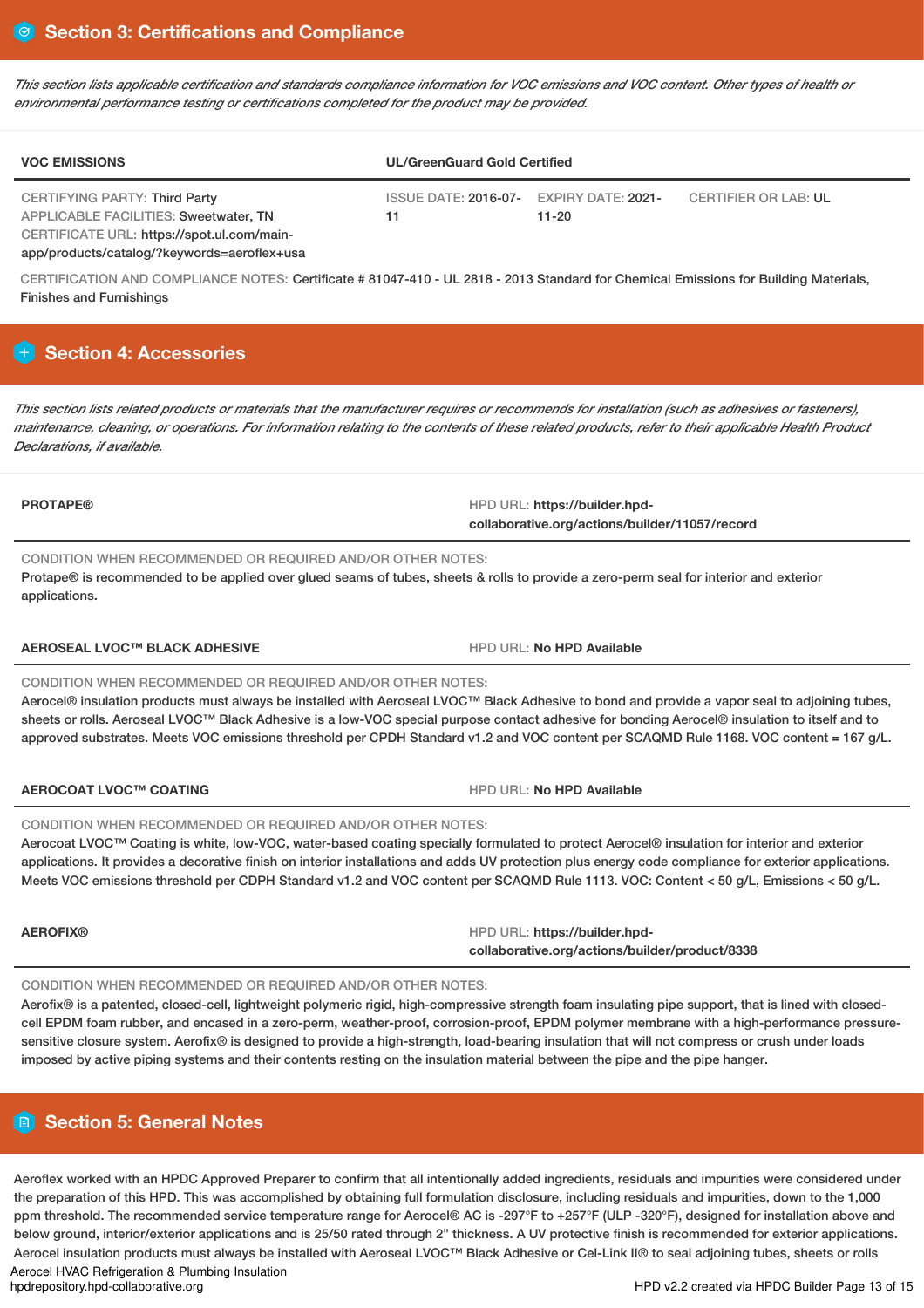with Protape® as a secondary double-closure system. Applicable CSI sections: 220716, 220719, 230713, 230716, 230719 and 233113. Aerocel products are listed in the following online specification programs: Deltek MasterSpec and BSD SpecLink. Guide specifications are also available at https://www.aeroflexusa.com/specifications/